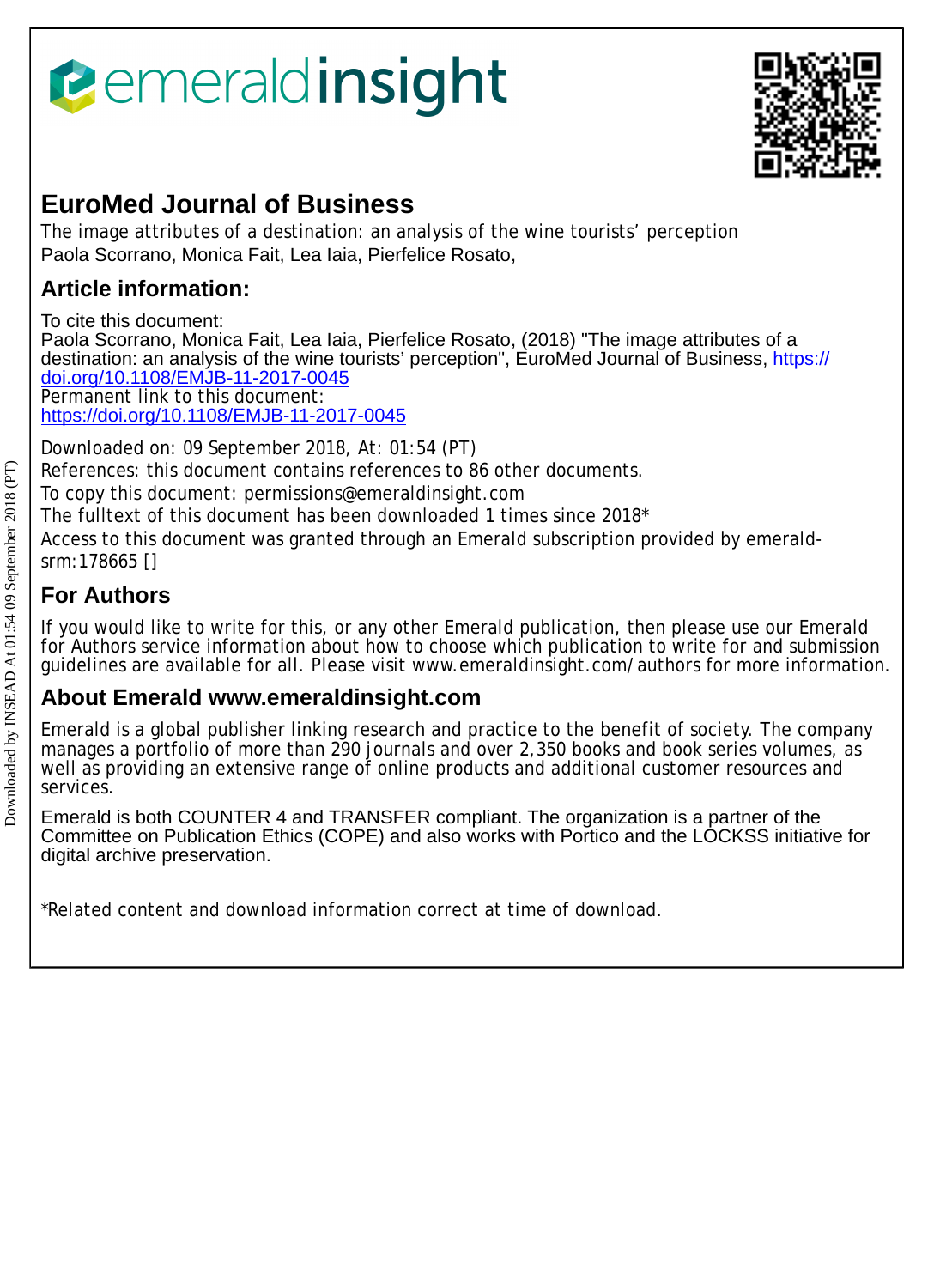The current issue and full text archive of this journal is available on Emerald Insight at: www.emeraldinsight.com/1450-2194.htm

## The image attributes of a destination: an analysis of the wine tourists' perception

Paola Scorrano and Monica Fait University of Salento, Lecce, Italy

Lea Iaia

Università degli Studi "Gabriele d'Annunzio" Chieti-Pescara, Pescara, Italy, and

Pierfelice Rosato

Universita del Salento Dipartimento di Scienze dell'Economia, Lecce, Italy

#### Abstract

Purpose – The purpose of this paper is to identify the features that qualify the wine tourism destinations' (WTDs) image and to deepen analyse the role of the image on the wine tourists' perception, assuming that it changes from tourist to tourist, depending on who has formed its perception after a real experience or not. Design/methodology/approach – This contribution fits in the range of studies regarding the measurement of the destination image; the authors suited the Echtner and Ritchie's model (1991, 1993), as its multidimensionality approach, rarely applied in the area of wine tourism.

Findings – From a comparison between the images of the chosen destination, wine tourists consider Bordeaux the benchmark of WTDs and, in the collective imagery, France is one of the excellences between WTDs. The association territory-wine is less marked, so the biggest contribute is given by the in situ experience.

Research limitations/implications – Despite results can't be generalised because the samples of convenience, they have provided an overall outline of attributes, benefits and attitudes of wine tourists of Web 2.0. **Practical implications** – A managerial lecture of results shows that young destinations (aka new wine regions) have a bigger propensity for destination management as well as the attention to marketing aspects, which are able to influence the competitiveness of destination. Instead, destinations with an ancient tradition (aka old wine regions), although unique for their wines and territories, food traditions and the historicarchitectural heritage, need to improve their services.

Originality/value – This research applies the consolidated analysis method of E&R on the theme of destination image to the wine tourism, never used for WTDs, improving the model with a comparison between visitor and no-visitor perceptions.

Keywords Destination management, Wine tourism, Destination image, TDI

Paper type Research paper

#### 1. Introduction

It is still in discussion the relevance that the destination management should have in tourism destination image. On an international level, this theme has been studied through four different perspectives (Elliot *et al.*, 2011): the importance that the image of a destination has in the process of the tourists' choice (Matos *et al.*, 2015); the measurement of the image of destination through the definition of specific samples (Echtner and Ritchie, 1991; Pike, 2007; Tasci and Kozak, 2006; Li, 2012; Stepchenkova and Li, 2014; Kislali et al., 2016); the analysis of the process of the image creation (Baloglu and Mccleary, 1999); the detection of positive effects for the destination in terms of attractiveness and competitiveness associated to the positive image it has (Tapachai and Waryszak, 2000).

This contribution fits in the range of studies regarding the measurement of the image of destination countries. More specifically we suited the model proposed by Echtner and Ritchie to the measurement of the image of the major international wine tourism destinations (WTDs), rarely applied before, in order to highlight the emersion process and its drivers. In both academic literature fields there is a paucity of research analysing the link between the destination image and the wine tourists' perception; moreover, the research

EuroMed Journal of Business © Emerald Publishing Limited 1450-2194 DOI 10.1108/EMJB-11-2017-0045

Received 30 November 2017

The image attributes of a destination

Revised 4 April 2018 Accepted 10 May 2018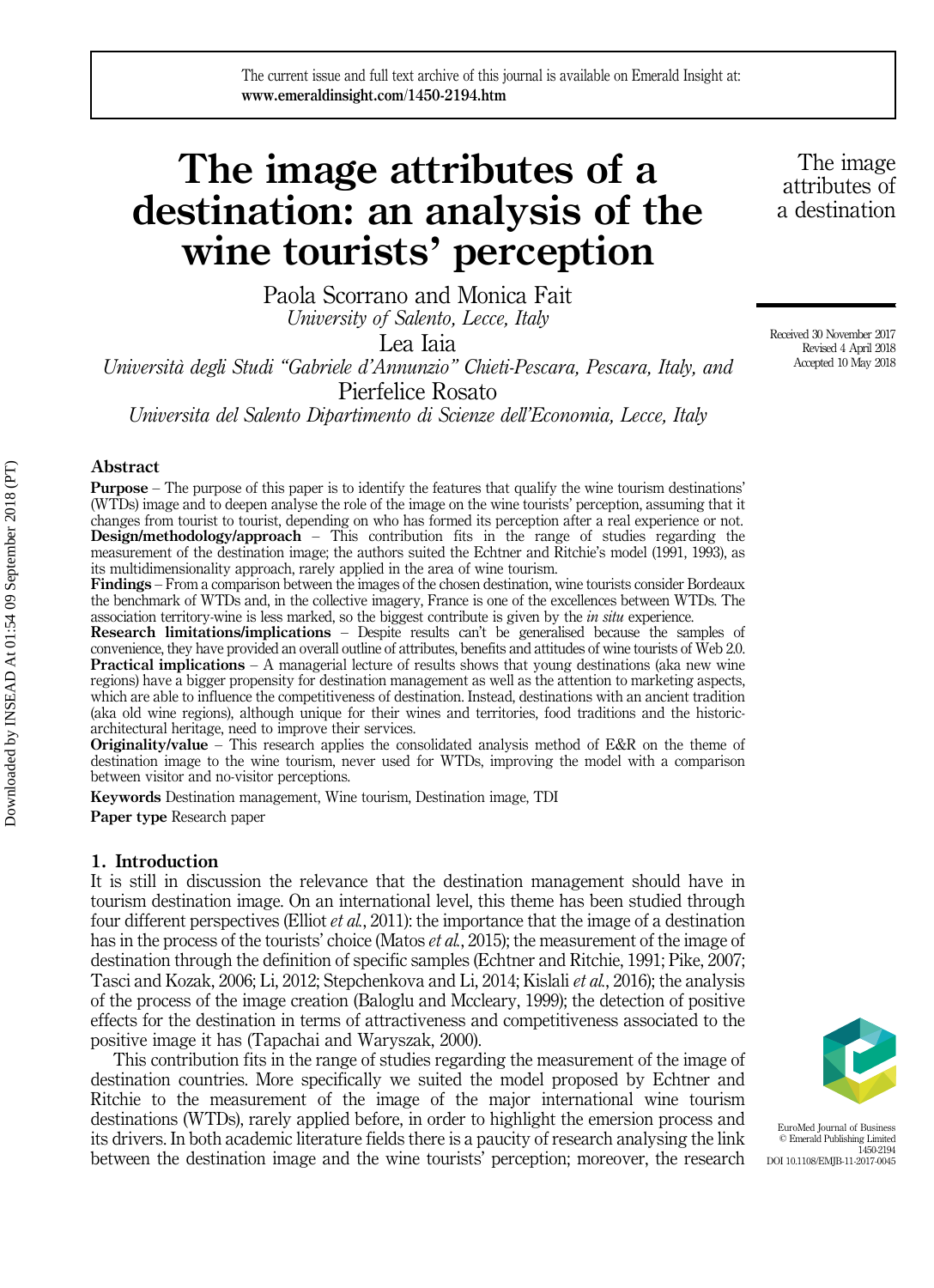enriched the E&R model assuming that the wine tourist perceptions change from tourist to tourist, depending on who has formed its perception after a visit to the place or not and comparing them.

#### 2. Theoretical scope of the research

Since its very first theories (Gunn, 1972; Mayo, 1973), the theme of the image has had a significant importance in the management literature field about destinations (Blain *et al.*, 2005; Nandan, 2005), becoming a fundamental element for success, able to promote, distribute and develop touristic products (Pikkemaat, 2004), furthermore it brings benefits in terms of distinctiveness, profitability and developing innovations.

In fact, if tourists consider the destination as any other product, evaluating tangible and intangible elements (Clifton, 2003; Florek, 2005) through an organic process in which functional, symbolic and experiential elements are focussed (Kim and Yoon, 2003), it is evident that the development of a positive and highly distinctive image is crucial not only to identify and position the specific destination (Kapferer, 1997; Pappu et al., 2006), but also for the making of a solid competitive benefit (Baloglu and Mccleary, 1999).

In this regard, the destination image represents a simplification of a huge number of information connected to a destination for its potential visitors (Kotler  $et \ al.$ , 1993), affecting positively the consumers idea. The image guides the individual behaviour because it has a crucial role in the decisional process of choice and purchase (Tapachai and Waryszak 2000; Pike and Ryan, 2004; Tasci and Kozak, 2006; Heitmann, 2011), while giving a global satisfied or unsatisfied judgement of the experience, which has a relevant role on both the re-purchase and the word of mouth (Bignè *et al.*, 2001). The destination image is important because it has to reflect organically values, products, facilities and different economic skills of a specific geographic area (Govers et al., 2007), communicating them unitarily on the outside (Buhalis, 2000) and incentivizing the exchange of resources and competences on the inside of the said area (Haugland *et al.*, 2011). For the consumer, the image offers qualitative guarantees and the promise of an unforgettable journey, bonding it to the chosen destination. On one hand, this allows the tourist to reduce the feeling of any risk (Desivilya et al., 2015), consolidate the experience recall and favour the recall of pleasant aspects (Ritchie and Ritchie, 1998); on the other hand, it offers to the management the basis of a solid unique selling proposition (Blain *et al.*, 2005).

#### 2.1 The literature on wine tourism

The choice to analyse WTDs is taken because of the presence of a consolidated worldwide tourist niche that takes the name of wine tourism (Hall et al., 2000), with a crucial role in the local economy. The growing relevance that this phenomenon has on an international level in terms of tourist flows, specific behaviour models and expressed needs (Mitchell et al., 2000) is directly proportional to a growing attention of academic literature (Bruwer et al., 2017; Fait, Scorrano, Cavallo and Iaia, 2015; Maizza et al., 2014; Koch et al., 2013; Gómez and Molina, 2012; López-Guzmán et al., 2011), that defines wine tourism as (Hall and Macionis, 1998) "visitation to vineyards, wineries, wine festivals and wine shows for which grape wine tasting and/or experiencing the attributes of the grape wine region are the prime motivating factors for visitors".

Depending on the chosen perspective (if the one of the tourism destination, or the operators involved in the wider tourism sector or the wine consumers), wine tourism can have various configurations (Getz, 2000; Getz and Brown, 2006; Sparks, 2007). We considered the wine consumers' point of view, as they are curious not only to know more about the products, but also their place of origin (Iaia  $et$  al., 2016). So, they consider the tourism destination like the "primary productive resource" where the "production experience" can be seen (Rullani, 2000); in this case, wine tourism allows to unite the wine consumption with the flavours discovery and the pleasure of the visit on the territory,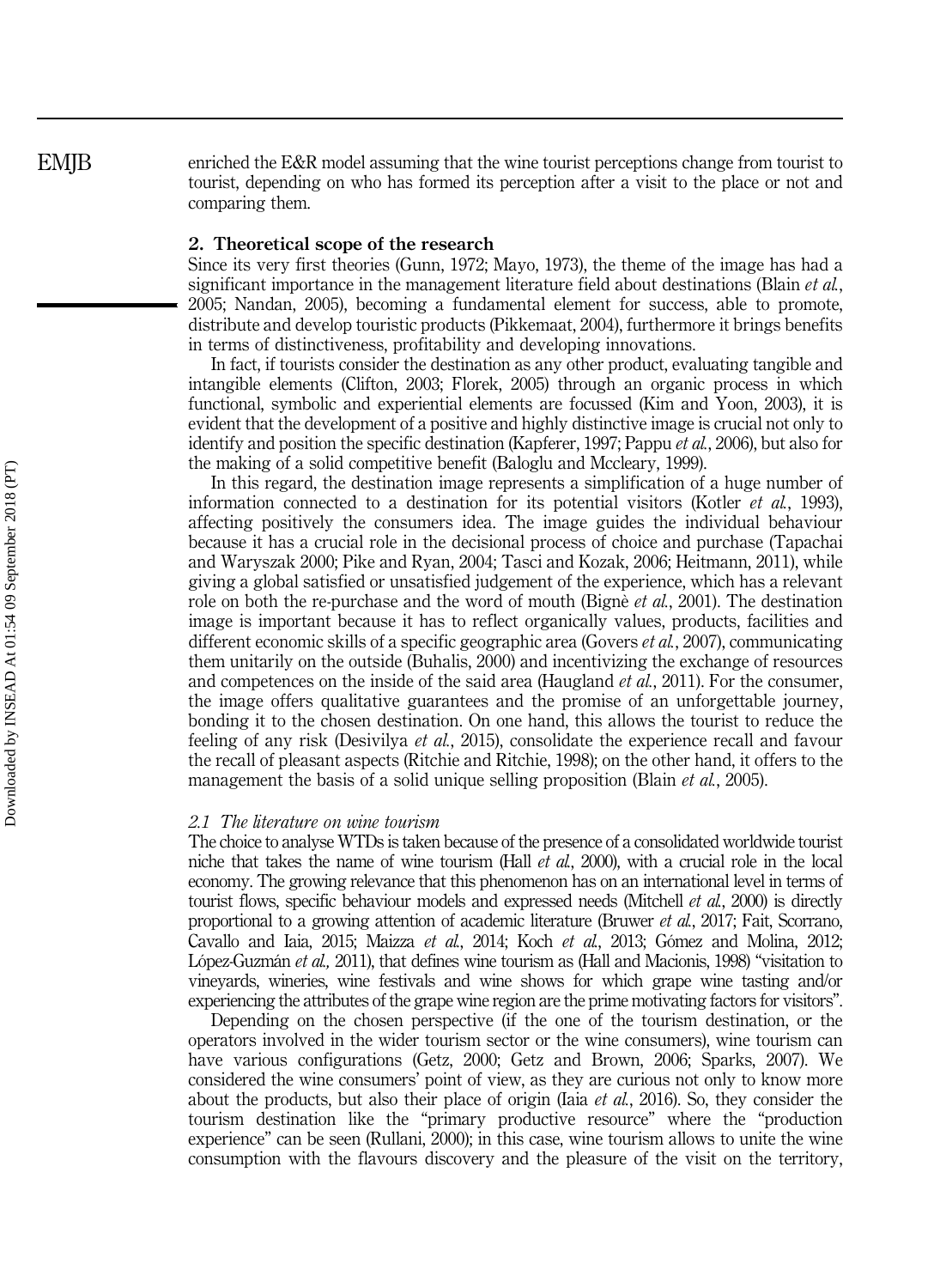associated to multiple experiences and different levels of involvement (Charters and Ali-Knight, 2002), creating value for all operators (Festa *et al.*, 2017).

In this perspective of investigation, the WTD is the geographical area that, on the basis of defined and codified specific resources ascribable to tourist terroir (Hall and Mitchell, 2002), is able to start processes of destination management to identify market segments which can recognise and appreciate the offer validity of a well conceptualised wine-related destination.

With these assumptions, tourist wine destinations are called upon themselves to think about their image, not only focussing on their functional and symbolic aspects, but especially on those features, mostly immaterial ones, that make them unique (Echtner and Ritchie, 1993; Morrison and Anderson, 2002; Kislali et al., 2016) and distinguish them from other competitors (Kotler and Gertner, 2002).

#### 2.2 The destination and the process of purchase of the consumer

For consumers the image of a destination becomes a crucial aspect, in fact the theories on behaviour show that people act for how they feel rather than on real facts. In addition, they make decisions regarding journeys that are not rational and economically motivated (Bettman et al., 1998) and this aspect is particularly important if we consider the international competition between destinations. Decisions regarding destinations are influenced by non-economic complex factors, for example aspirations, journey desires and self-realisation, interests, motivations, emotions and the cultural environment (Stepchenkova and Eales, 2011).

The touristic image is a mental representation of a location, formed by stirrings and experiences (Tuan, 1975) which often miss a real visit (Fridgen, 1987). Travellers, in fact, know "territories" even though they have never visited or experienced them (Schroeder and Borgerson, 2005), because they have a general sensation linked to that destination (Bignè et al., 2001; Bignè Alcañiz et al., 2009). So, the destination image is able to influence the consuming behaviour of tourists as the journey choice (Kotler and Gertner, 2002), because it allows them to organise the information, to share and express point of views and expectations; in this way, the destination image suggests tourists actions.

The importance that the image has in the decisional process and influencing personal perceptions is a discussed theme, even though the connection between the image of a destination and the process of propensity, selection, intention and purchase decision has not emerged yet (Echtner and Ritchie, 1991). The main stream of contributions focus on the tourist image, to analyse the image as an independent variable from which the behaviour of travellers stem from, with its different expressions such as the location choice, the satisfaction level and the consumer's loyalty (Bignè *et al.*, 2001; Nadeau *et al.*, 2008).

Moreover, the image of a destination has been identified as an element of tourists' loyalty. According to Gartner (1989) the final decision of a tourist is based on a set of expected benefits from the "product" destination. These expectations come from different moments of the consumer's life, before, during and after the visit. The perception and the image of the destination can sometimes change during the process of information request or purchase. It is important for the destination to maintain a set of characteristics in all the stages of interaction with potential or effective tourists. The real experience of a traveller in the tourism destination is able to produce a different perception of its image.

#### 2.3 Image destination and its measurement

As a brand distinguishing name and/or symbol intended to identify the goods or services of either one seller or a group of sellers, and to differentiate those goods from those of competitors (Aaker, 1991), its role is also fundamental for tourism destinations. So the destination branding strategy can design a name, symbol, logo and more elements that defines and distinguishes a destination (Blain *et al.*, 2005) and also communicates the unique selling proposition of the destination which bring value to visitors and investors (Qu *et al.*, 2011). In this sense, the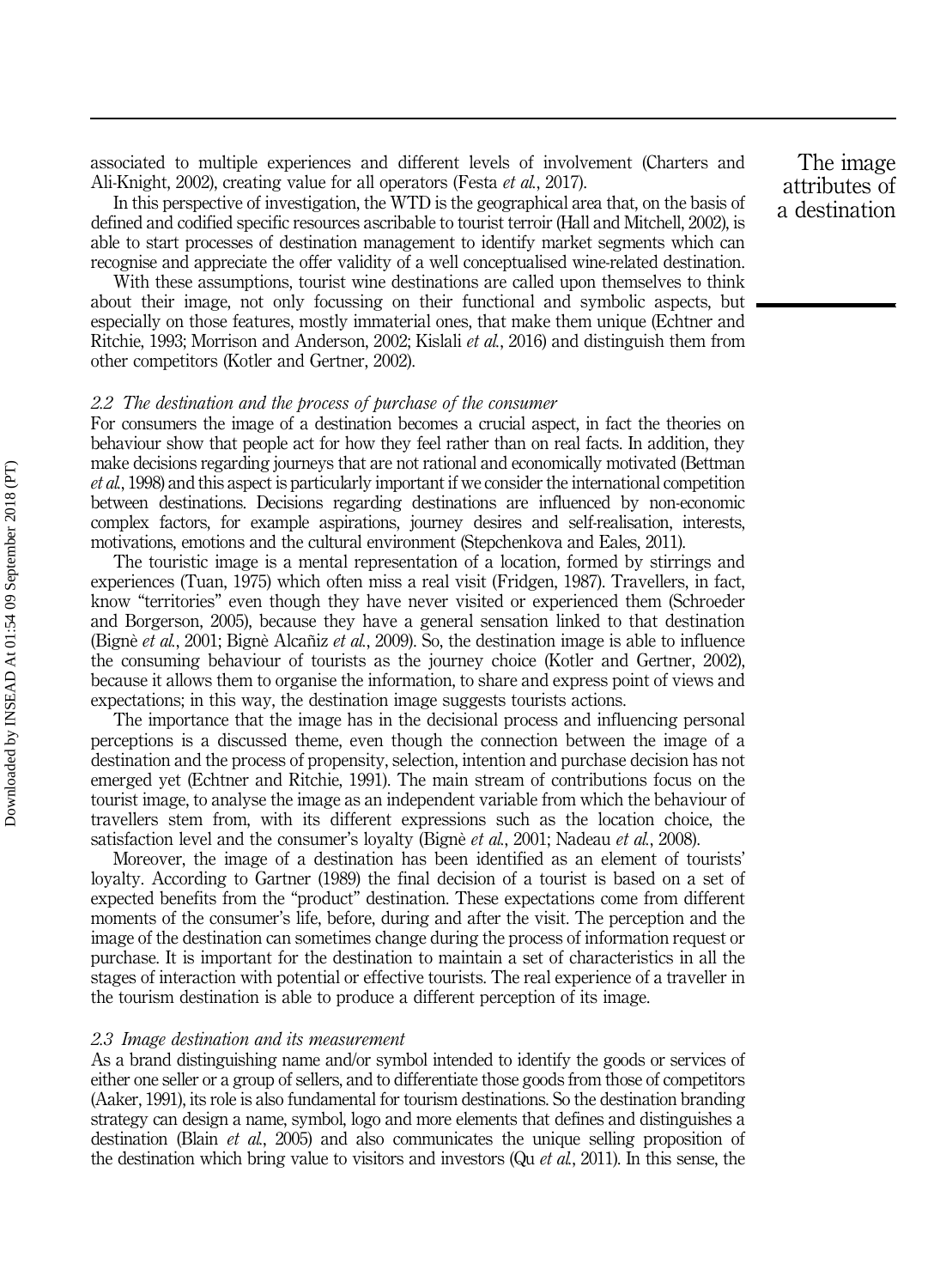destination image impacts in several ways the travellers' decisions, since the moment prior and after the visitation and the related satisfaction level which influence the tourist to repeat the visit (Önder and Marchiori, 2017).

If the contribute that the image can provide for the development and competitiveness of a destination is largely shared, the adoption of an interdisciplinary study approach (Baloglu and Mccleary, 1999; Hosany *et al.*, 2007) has made its theoretical qualification quite complex, impeding to achieve an univocal definition (Gallarza et al., 2002; Tasci and Kozak, 2006; Stylidis et al., 2017; Lai and Li, 2016).

Some studies consider the image as an unaware and overarching construct if compared to the single features that contribute to define the destination offer (Ahmed, 1991). Others instead, define it as a multi-featured construct, analysing the three fundamental components, hierarchically interrelated, that take part in its formation: the cognitive component, the conative and affective one (Baloglu and McCleary, 1999). In these models, cognitive evaluations refer to beliefs and knowledge relative to the features of a specific destination, the conative ones refer to the will of visiting it, while the affective ones refer to the complex of feelings and emotions associated to the destination and work as variable between the cognitive evaluation and the construction of the global image that shapes itself while evaluating a defined destination (Michaelidou *et al.*, 2013; Yang, 2016; Qu *et al.*, 2011; Kastenholz et al., 2018; Lee et al., 2017).

Moreover, the image is dynamic, because it is subject to change over time (Kislali *et al.*, 2016; Xu and Ye, 2018) and relativistic, because it is a set of perceptions that vary, according to the space and geographic distance in which they are formed (Crompton, 1979).

The variety of definitions that are present in literature and the multidimensionality (Ryan, 2003) of the concept of "image of destination", make the choice of the model to use to measure it also difficult (Stylidis et al., 2017; Xu and Ye, 2018), because of tangible and intangible elements, measurable and not-measurable, that make up the image.

The models developed up till now, have focussed the attention on quantitative techniques for the measurement of items, based on tangible elements as the price, facilities and touristic services, omitting intangible aspects – as ideas and sensations that belong to the collective imagery – that cover a relevant position in terms of attractiveness and perception of the image.

However, among the various models proposed in the academic literature inherent the destination image review and taxonomies (Gallarza et al., 2002; Dupain and Novitskaya, 2015; Kislali et al., 2016) agree that Echtner and Ritchie's (1991, 1993) model is the reference framework for the measurement of the image of a destination. If most of the studies are focussed on specific components of the destination image without taking in consideration a more holistic and general vision (Pike, 2016), the multidimensionality of the approach of the two authors considers intangible and psychological elements, holistic perceptions and unique attributes as functional and common characteristics of a destination.

#### 3. Aims of the research and methodology

#### 3.1 Applied model and research questions

On the basis of the recalled theoretical prerequisites, the purpose of this research is to identify the features that qualify the image of WTDs and to analyse its role on the perception of wine tourists, assuming that the image of the destinations changes from tourist to tourist, depending on who has formed its perception after a real experience or not.

As previously specified, the used viewpoint – brand image (Keller, 1993; Kapferer, 1997) – is based on the ability of consumers to perceive the differences between destinations. In this perspective Echtner and Ritchie's (1991) model has been adapted in the area of wine tourism (cf. Figure 1). This model states that a destination must be favourably differentiated and/or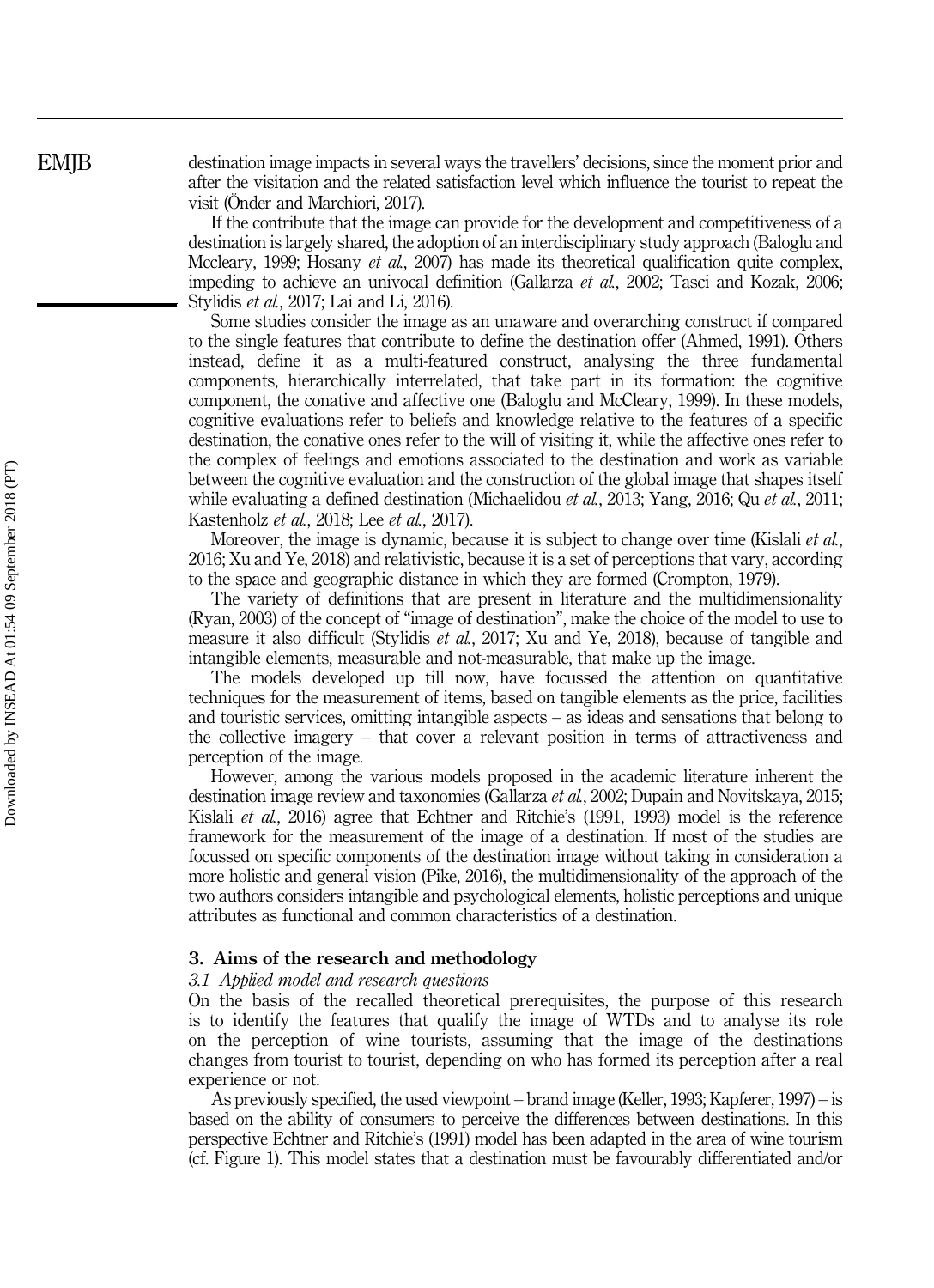

positively positioned in the mind of the consumer and while evaluating the image of the destination, three fundamental dimensions must be considered:

- Attributes vs holistic: it is an itinerary that starts by identifying the single attributes directly bonded with the destination and ends by identifying the elements that describe, from a systematic point of view, their own mental image.
- Functional vs psychological characteristics: in such dimension, a concrete and visible characteristic may undergo a process of psychological abstraction and therefore be evaluated in relation to the sensation that the tourist feels.
- Common vs uniqueness: it allows to identify the distinctive elements of a WTD, distinguishing those that are considered common-generic for all destinations and those linked exclusively to specific destinations.

So, the research questions are:

RQ1. Which attributes and holistic image is linked to a WTD?

RQ2. What differences exist between the image of tourists who have visited the destination and those who do not have a real experience?

#### 3.2 Data collection

For the above-mentioned reasons, an on field analysis has been carried out through the collection of data using a structured questionnaire. The questionnaire, validated by a pilot test and conveniently reviewed, is made up of open and multiple choice questions, divided in three sections.

The first part has allowed to outline the wine tourists who have joined the survey (nationality, age, etc.).

The second part of the questionnaire intended to define the destination image according to the perception of wine tourists  $(RQ1)$ , moving from the major international WTDs. In fact, partly adopting the principles of benchmarking (Watson, 1995), the questionnaire asked which were the three main wine tourist destinations held by wine tourists to be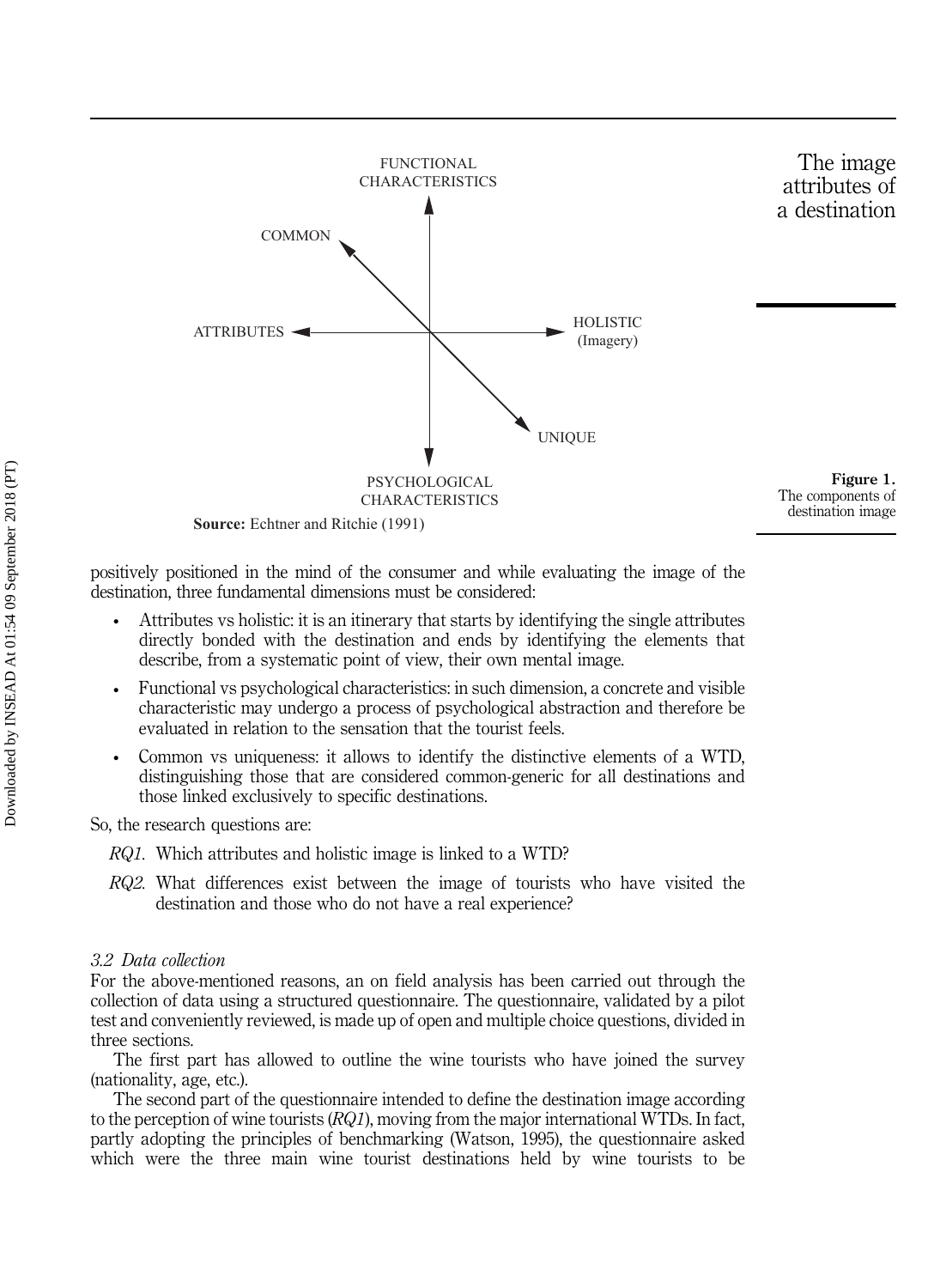representative of excellence, based on the top-of-mind approach (the first-named brand in a recall task Aaker, 1996). So, taking into consideration the number of times that a destination has been mentioned and the number of times that the same has been nominated for  $1st - 2nd - 3rd$ , we have assigned a value equal to: 3 if the destination has been mentioned for first, 2 if indicated at the second place and 1 if indicated as third.

This section of the questionnaire has allowed us to reach a mapping of the attributes that qualify the image of WTDs and responding to  $RQ1$ , as mentioned. So, the wine tourist has been asked to provide, referring to the destinations they have previously chosen with the top-of-mind approach, three indications (grading them for importance) regarding the following dimensions:

- (1) Images and characteristics: elements that come to the mind of the tourist as he thinks of the destination.
- (2) Atmosphere or mood: the mood that a precise destination creates in the tourist. It can come from factors that, although concrete, can raise symbolic-emotional and experiential elements.
- (3) Distinctive or unique tourist attractions: distinctive and/or unique elements that connote the destination and identify it in an univocal way.

By this way, wine tourists explained the image attributes mainly perceived for each abovementioned WTD. Referring to each of the three dimensions above (a, b, c), the list of the words used by the interviewed has been extrapolated, normalisation of terms and semantic synthesis[1]; so, via congruous graded method, each of the predicted terms has had a value, taking into consideration the frequency and the relevance assigned from the wine tourist. At the end of this process, adapting Echtner and Ritchie's model it has been possible to construct the mapping of the image attributes (cf. Figure 2).

The third and last section of the questionnaire asked the interviewed if they had visited the indicated locations with the purpose to resolve  $RQ2$  and distinguish some possible differences between the perceptions of who have visited the destination and those who have not had a real experience. In this sense, the distinction analysed enhanced the E&R model assuming that the wine tourist perceptions change from tourist to tourist and allowed a comparison of the two perspectives.

The diffusion of the questionnaire took place using digital instruments by Web 2.0, seeking the involvement of as many wine tourists and wine-bloggers as possible, on a global scale (Nicoli and Papadopoulou, 2017). For this purpose, the link of the questionnaire has been many times posted on Facebook and Twitter pages, involving some well-known WTDs, identified thanks to the previous researches regarding excellent international WTDs (Scorrano, 2011), as believed to be "aggregators" for the treated matter, that is tourism and/ or wine (e.g. "International Wine Tourism Conference", "Châteauneuf du Pape", "Chianti Classico", national and international bloggers).

The activities of administering the questionnaires, observation of answer rates and consequent reminder, posts on Facebook and Twitter and frequent dispatch of the questionnaire, were led between March–May 2017; the fulfilment of the same has allowed, through samples of convenience, to consider valid 366 filled questionnaires.

#### 4. Results

#### 4.1 Sample profiling and chosen WTDs

The re-elaboration of the first section has allowed to outline the sample of wine tourists that took part in the survey: men (40 per cent) and women (60 per cent), aged between 18 and 60 (75.5 per cent), mainly with an academic education (85 per cent) and a professional employment (32.4 per cent). On the basis of the geographic origin, the majority of wine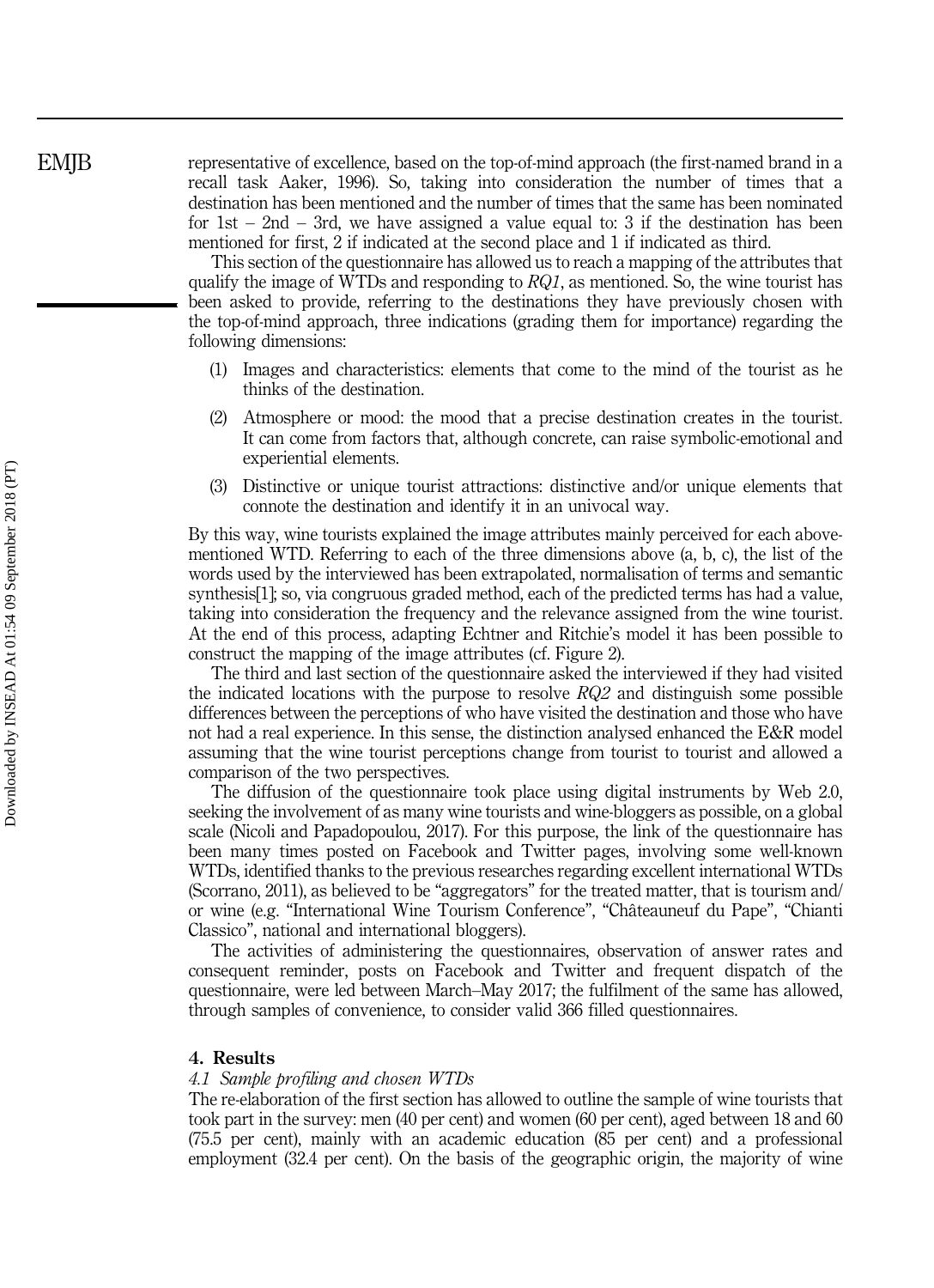Downloaded by INSEAD At 01:54 09 September 2018 (PT) Downloaded by INSEAD At 01:54 09 September 2018 (PT)

|                                          | Holistic                                       |                                                   |                                                                                                  |                                                                                   |                                                           |                            |                                            |                                                                                                                 |                                                                                                                                                                                              |                                                                                                           |                                    |
|------------------------------------------|------------------------------------------------|---------------------------------------------------|--------------------------------------------------------------------------------------------------|-----------------------------------------------------------------------------------|-----------------------------------------------------------|----------------------------|--------------------------------------------|-----------------------------------------------------------------------------------------------------------------|----------------------------------------------------------------------------------------------------------------------------------------------------------------------------------------------|-----------------------------------------------------------------------------------------------------------|------------------------------------|
| Il quarter<br>Functional Characteristics | PRODUCTIVE AND ORGANITIONAL<br><b>HERITAGE</b> | TOURISTS WITHOUT A<br>DIRECT EXPERIENCE           | Product enhancement<br>Rich wine heritage,                                                       | Excellent marketing<br>Local festival.                                            | world, Competitive<br>Marketing, New<br>new player        | SENTWORK AHAOSOTHE         | <b>OURISTS WITHOUT A DIRECT EXPERIENCE</b> | Promising, Sophistication, Unforgettable, Open minded, Emotion,<br>Relaxing, Charming, Chic, Exclusive, Serious | Joy, Relaxing, Serenity, Laid back, Sophisticated, Friendly, Proud                                                                                                                           | Promising, Exotic, Welcoming, Fun, Young, Luminous, Crisp, Busy,<br>Friendly, Relaxing, Open minded, Chic | VI quarter                         |
|                                          |                                                | DIRECT EXPERIENCE<br>TOURISTS WITH A              | vinemaking, Many<br>Professionality,<br>quided visited<br>Traditional                            | Professionality, Rich<br>wine heritage                                            | Corporate, Modern<br>lourism. Wine train<br>Organization, |                            |                                            |                                                                                                                 |                                                                                                                                                                                              |                                                                                                           |                                    |
|                                          | CULTURE AND HISTORY                            | TOURISTS WITHOUT A<br>DIRECT EXPERIENCE           | Chateaux, Culture<br>Family or lented,                                                           | Ancient properties                                                                |                                                           |                            |                                            |                                                                                                                 |                                                                                                                                                                                              |                                                                                                           |                                    |
|                                          |                                                | DIRECT EXPERIENCE<br>TOURISTS WITH A              | Famous/interesting<br><b>Traditional/cultured</b><br>Chateaux,<br>history                        | History/old, Family<br>generation                                                 | ï                                                         |                            | OURISTS WITH A DIRECT EXPERIENCE           | Quality, Relaxing, Serenity, Charming, Style, Atmosphere,<br>Passionated, Romanto, Rhone Style                  | Quality, Friendly, Relaxing, Sophistication, Fashioned, Classic.<br>Enthusiastic, Availability, Value for money, Atfordable, Popular,<br>Quality, Fashioned, Classic, Enthusiastic, Friendly | Laid back, Active, Crowded, Approachable, Expensive, New varied                                           | Psychological Characteristics      |
|                                          | LAND SCAPE HERITAGE                            | TOURISTSWITHOUT A<br>DIRECT EXPERIENCE            | Village, Coté d'Or,<br>Natural beauty                                                            | Hill town                                                                         | <b>POLIVILOOD</b>                                         |                            |                                            |                                                                                                                 |                                                                                                                                                                                              |                                                                                                           |                                    |
|                                          |                                                | <b>JIRECT EXPERIENCE</b><br>TOURISTS WITH A       | Landscape                                                                                        | Rolling hill, Beautiful<br>Excellent landscape.<br>landscape, Lush<br>countryside | Rustic beauty, Nice<br>landscape, Winery                  |                            |                                            |                                                                                                                 |                                                                                                                                                                                              |                                                                                                           |                                    |
|                                          |                                                |                                                   | Bordeaux                                                                                         | Tuscany                                                                           | Napa Valley                                               |                            |                                            | <b>Bordeaux</b>                                                                                                 | Tuscany                                                                                                                                                                                      | Napa Valley                                                                                               |                                    |
|                                          | PHISIOGRAPHY AND CLIMATE                       | TOURISTS WITHOUT A<br>DIRECT EXPERIENCE           | Sunshine, Sea, Beach<br>Countryside,<br>Terroir-cru,                                             | Countryside                                                                       | Sunny, Sun Summer,<br>Sunshine                            | <b>MOTIONAL ATTRIBUTES</b> | TOURISTS WITHOUT A DIRECT EXPERIENCE       | Excellent/good wine, Good/great wine e food                                                                     | Good wine, Good/great food                                                                                                                                                                   | Excellent/good wine, Good wine, Family<br>friendly, Lovely/beautiful vineyard                             |                                    |
|                                          |                                                | DIRECT EXPERIENCE<br>TOURISTS WITH A              | Countryside,                                                                                     | Sun, Weather,<br>Vineyard, Sun                                                    | Nature                                                    |                            |                                            |                                                                                                                 |                                                                                                                                                                                              |                                                                                                           |                                    |
|                                          | <b>CORE RESOURCES</b>                          | TOURISTS WITHOUT A<br>DIRECT EXPERIENCE           | Burgundy, Castels,<br>Grape, Red wine,<br>-ood, Champagne<br>Bordeaux, Wine,<br>Claret, Vineyard | Wine                                                                              | Wine, Grape vineyard                                      |                            | TOURISTS WITH A DIRECT EXPERIENCE          | Excellent/good wine, Good/great wine e1ood                                                                      | Excellent/good wine, People, Excellent/good<br>wine, Good/great food, Nice/lovely people                                                                                                     | Excellent wine, Good food                                                                                 |                                    |
|                                          |                                                | <b>JIRECT EXPERIENCE</b><br><b>TOURISTS WITHA</b> | Food, Wine                                                                                       | Vineyard, Sangiovese,<br>Food, Chianti,<br>Chian1                                 | sauvignon, Opus one<br>Grapecrops, Bold<br>wine, Cabernet |                            |                                            |                                                                                                                 |                                                                                                                                                                                              |                                                                                                           | ;<br>;<br>$\overline{\phantom{a}}$ |
| quarter                                  |                                                |                                                   | Bordeaux                                                                                         | Tuscany                                                                           | Napa Valley                                               |                            |                                            | Bordeaux                                                                                                        | Tuscany                                                                                                                                                                                      | Napa Valley                                                                                               | Il quarter                         |
|                                          |                                                |                                                   |                                                                                                  |                                                                                   | Attributes                                                |                            |                                            |                                                                                                                 |                                                                                                                                                                                              |                                                                                                           | l                                  |

Source: Our elaboration **Source:** Our elaboration

The image attributes of a destination

Destination image of major WTDs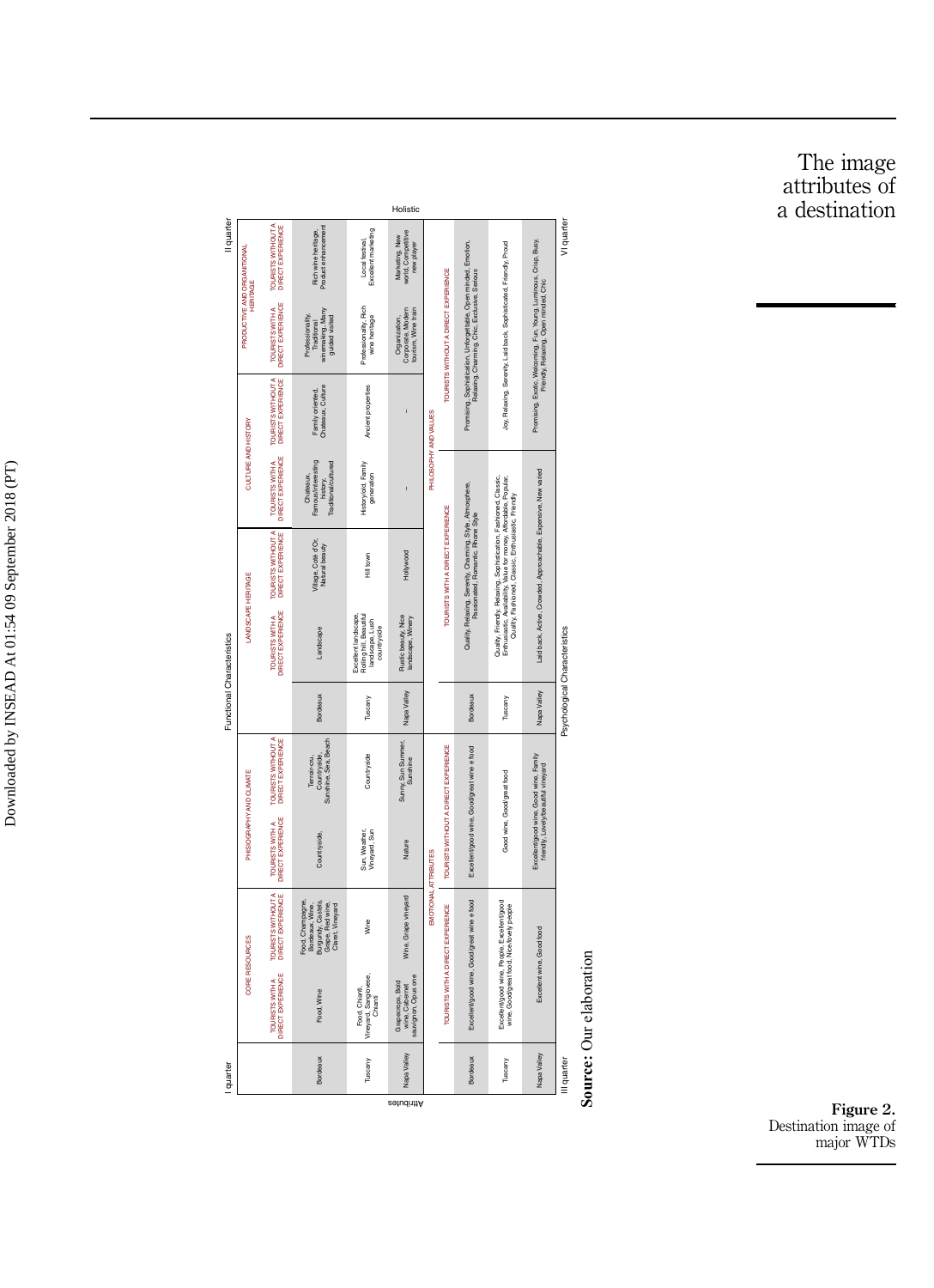EMJB

tourists are Italians (38.7 per cent), followed by Germans (20.7 per cent), Californians (10.6 per cent), English (4.8 per cent) and Spanish (3.2 per cent).

The formulation of the ranking of the notoriety of destinations highlights that the first two famous destinations for wine tourists are also destinations of the oldest wine-producing tradition – Bordeaux and Tuscany – followed by areas with a younger vocation – Napa Valley –, that have started successful competitive wine-production processes.

The definition of the attributes of the image perceived by wine tourists must be led on the first three indicated destinations: Bordeaux, Tuscany and Napa Valley. The analysed sample is balanced between visitors and non-visitors of the destination[2].

#### 4.2 Wine tourists' perception of WTDs

The principal drivers of the image perceived by wine tourists  $(RQ1)$  have been identified through a process that contextualised the terms in comparison with the chosen destination (e.g. Champagne for Bordeaux has the ordinary usage of wine in the international contest). Subsequently, each driver has been assigned to the belonging macro group. The following mould (cf. Figure 2) presents the effects that driver macro groups have on single destinations, distinguishing the perception of wine tourists who have a direct experience and those who do not (RQ2).

4.2.1 Functional characteristics/attributes of WTDs. The overall value of the I quarter of each destination, highlights the presence of common characters that revolve around the concept of wine, geo-naturalistic and climatic characteristics of the territory. Observing its composition in the imagination of who has visited the destination and who has not is more interesting. Comparing for example the elements that build up the two macro-groups, Napa Valley is principally known for elements strictly bonded to the territory (sun, summer, sunshine), while major identity elements referred to wine (Cabernet Sauvignon, Opus wine, bold/red wine, vineyard) for those who lived in that territory. If the same situation happens in Tuscany, associated to specific characteristic features (Chianti, Sangiovese), for the destination/territory Bordeaux, wine tourists who do not have a direct experience are those that outline the destination image with major accuracy (Claret, Burgundy, Castles, Terroir-cru, Burgundy).

4.2.2 Attributes/psychological characteristics of WTDs. Observing the III quarter it is noticeable, with a similar perception for all destination, that the common factor is excellent wine in all kinds of tourists. Moreover, for Tuscany and Napa Valley there is a cognitive perception in those who have visited the destinations, connected to the population (nice/lovely) and to elements like the link food-wine (good/great food) and wine-territory (beautiful vineyard).

4.2.3 Holistic/functional characteristics of WTDs. The comparison of the recorded data in II quarter where the evaluation of functional attributes happens at the interior of a wider system characterised by the perception between holistic bonds, allows some interesting observations, starting from the single destinations in which holistic resources are largely considered in every area. This highlights that in the consumer's imagery, functional elements have connections that take on different combinations in each of the three destinations, forming the brand image. Lingering on the bond between culturehistory-territory, it is distinguishable from the elements chateaux, famous/interesting history, traditional/cultured for Bordeaux as well as for Tuscany history/old, ancient properties, family generation; from what has emerged in I and III quarter, the image that non-visitors have of the French destination is almost the same as the wine tourists' who have visited it, who enrich such imagery qualifying the known elements (famous, interesting chateaux). The principle differences are ascribable to productive and organisational heritage. It is obvious the contrast between the orientation of marketing, of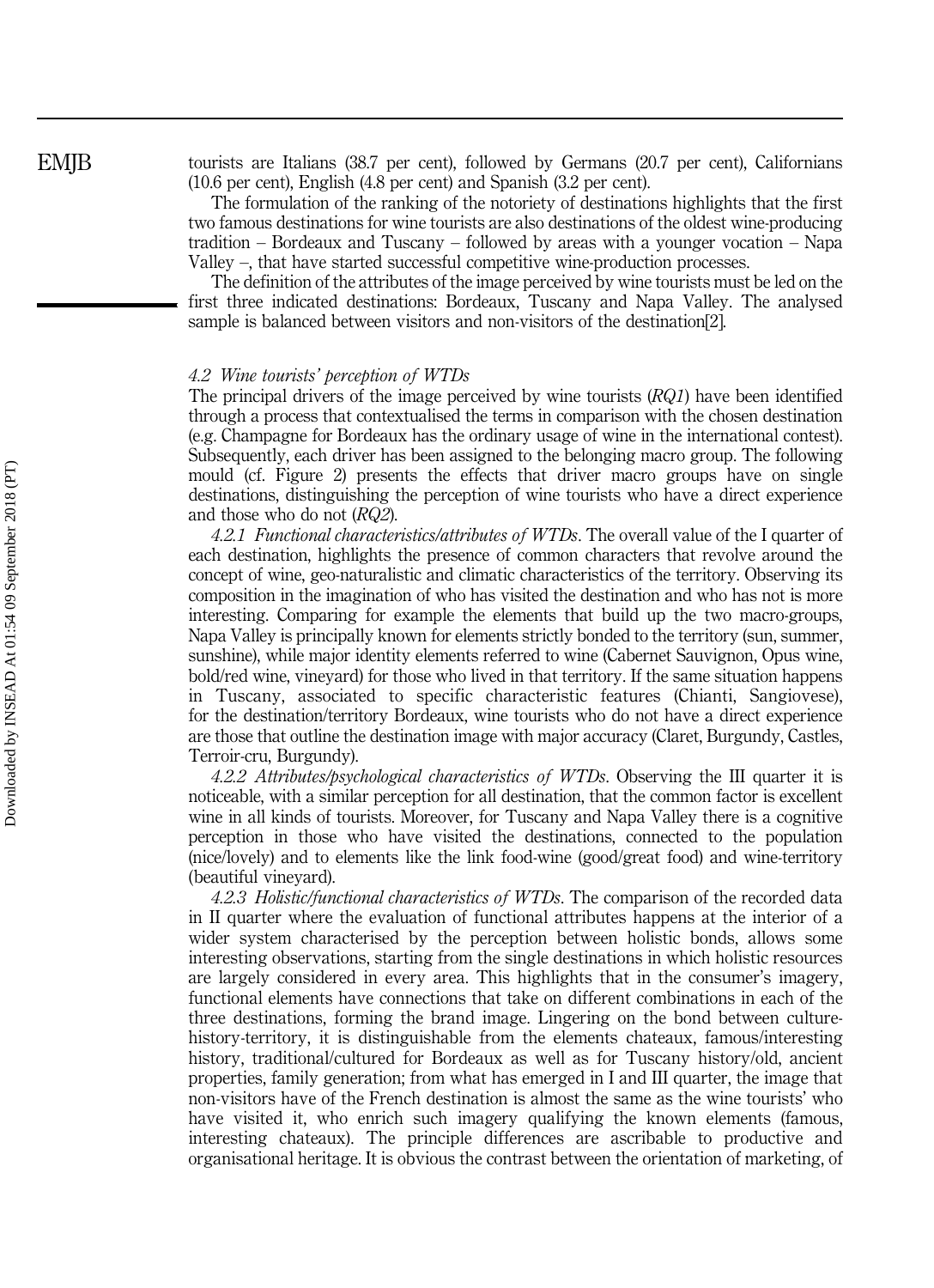modern organisation (wine train) and the competitiveness of players of the New World (the words mostly used are: organisation, marketing, new world, competitive new player, organised, corporate, modern tourism, wine train) with the productive tradition, rich winemaking heritage, ancient vineyards and the professionalism of old producers (identified by the words: rich wine heritage, professionality, product enhancement, family oriented, traditional winemaking, many guided visited, local festival, excellent marketing).

4.2.4 Holistic/psychological characteristics of WTDs. The IV quarter that includes the group philosophy and values, is the most interesting one, since it demonstrates both how sensorial and mood attributes are extremely important in the emerging process of the territory's brand image and how the difference in perception between who has and who has not visited the destination is almost absent. Adjectives that characterize it are relevant: if on a hand every one recalls a calm, friendly, relaxed and back to the origins atmosphere, on the other it is evident how fascination, charme and sophisticated of the old wine region concepts substitute adjectives like open minded, welcoming, fun, young that express the more jolly and modern character of new wine region.

4.2.5 Common vs uniqueness dimension of WTDs. For the regions with an ancient winemaking tradition (Bordeaux and Tuscany) the fil rouge of the image is history, the tradition and their linkage with wine; data have allowed to observe that:

- wine is directly identified with specific denominations like: Champagne, Bordeaux, Burgundy, Bourgogne, Chianti;
- the bond between wine and food is well perceived, that is why cheese and wine, fine restaurants, cuisines are often named; and
- in the uniqueness dimension the historic-architectural heritage plays a major role (artistic cities and museums in Tuscany).

Instead, for younger areas (Napa Valley) references to American metropolis are important (San Francisco, Los Angeles), to specific environmental sites (Sonoma Valley Coast, Red Wood Forest) and to services like wine train, shopping, easy travelling, golf, indicative elements of a marketing vision looking for the enjoyment with secondary services.

#### 5. Discussion and managerial implications

From the analysis, a different image for each destination has emerged from visitors and no visitors (RQ2). Napa Valley is characterised by elements strictly bonded to the territory and wine, besides the connection food-wine and wine-territory. To these a cognitive perception must be added to the relation between tourists and operators and the population in the destination, recurrent and appreciated element by who has visited the destination. The perception of the image, in a holistic way, is associated to a young destination as Napa Valley is, cosy and open minded, easy going but at the same time chic.

The image that tourists have on the wine destination Tuscany is ascribable to elements of territory, of wine with its bonds to food and the territory of origin as well as the population. Such image is agreeable mostly to who has lived in those places. In a holistic perception, tourists who talk about Tuscany, feel a strong tie between historic and cultural heritage and the territory of this destination, from which its charm and sophistication emerge.

Contrarily to what emerged from the first two destinations, the image connected to Bordeaux from wine tourists who have not visited it, not only is well defined, but also punctual with the features of the productive tradition, oenological heritage, landscape of ancient vineyards and chateaux, in which winemaker families live. The only differentiation element added by wine tourists who have visited the destination is the use of adjectives that emphasise the specificity and underline the refinement of the French experience.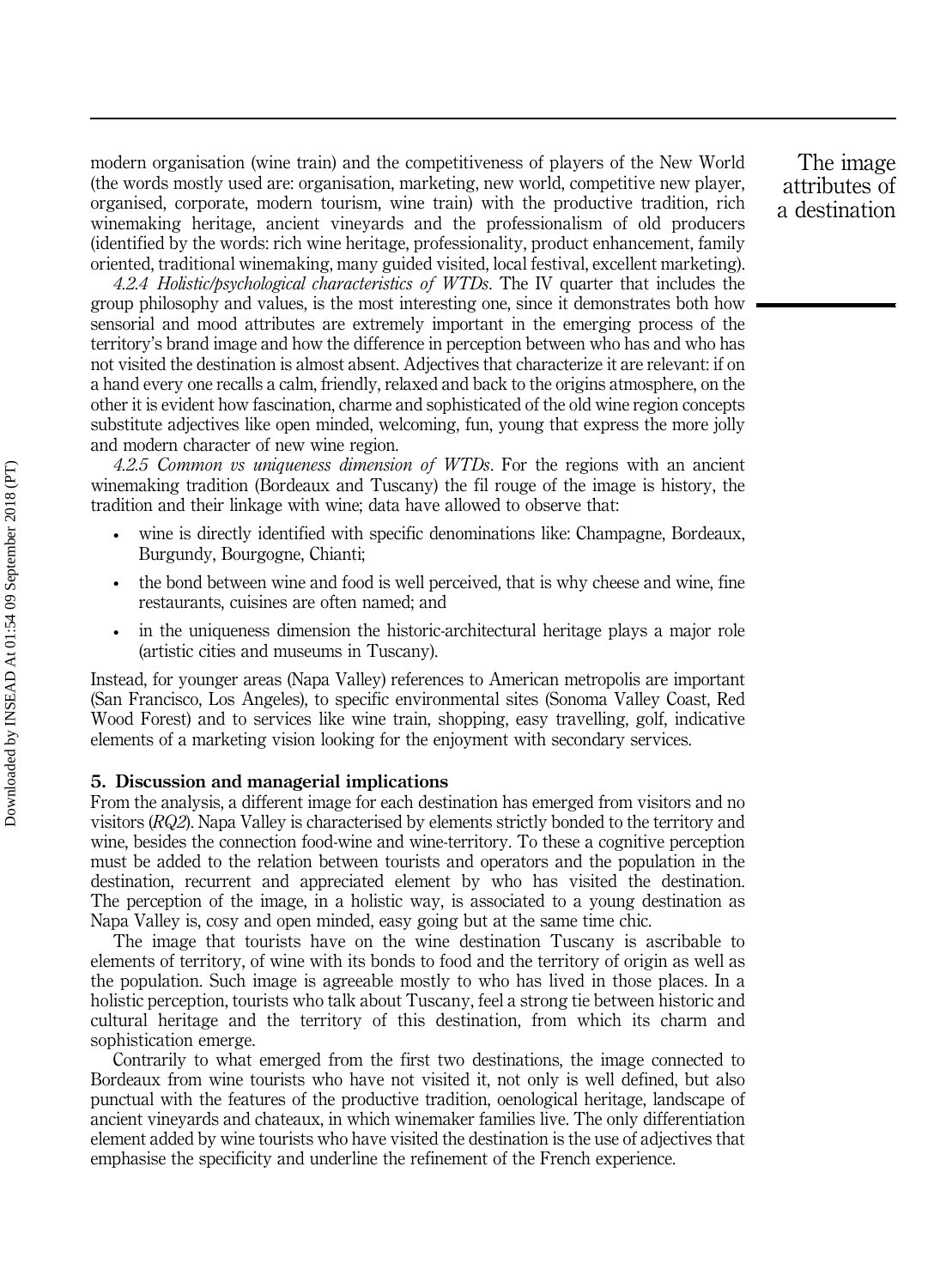While comparing the "new" and "old" wine destination image perception of the visitors and non-visitors of the chosen destinations, the results of the analysis could represent an important future development of both. A managerial lecture of results shows a bigger propensity for destination management of young destinations, as for Napa Valley, for the attention to marketing aspects as well as for the research of an always current organisational model, with a wide range of facilities, and following the sector trends; these aspects are able to largely influence the competitiveness of the destination. Instead, in the destinations with an ancient tradition, as Bordeaux and Tuscany, although the important role of wines and territories (Sotiriadis, 2017), food traditions and the historic-architectural heritage (Pantano, 2011), it is important to highlight the scarce concern for the offered services.

Therefore, it appears to highlight that the positive value of tradition must not be associated to the static offer regarding the services. In this sense, besides a better communication of the experiences of wine tourists, it would be useful for the destination, to pay more attention to the human side, that is giving it a "face". For example, through the operators involved in the service offer of that destination, in order to reduce the perception gap of wine tourists; in this way, destinations could change the stereotypes connected to single nationalities, relying on professionalism and hospitality of the destination.

This research could also be used for educational purposes as demonstrates the use of particular research models, as Echtner and Ritchie, and shows the subsequent opportunities on the destination image development of the proper marketing strategies.

#### 6. Conclusions

Wine tourism is a growing sector that deserves deeper attention by researchers for its crucial role in the local economy.

The research tried to contribute to the literature of destination image filling the defined gap, in both academic literature fields where there is a paucity of research analysing the bond between the destination image and the wine tourists' perception, applying a consolidated method of analysis on the theme of destination image to the wine tourism area for the first time (Fait, Cavallo, Scorrano and Iaia, 2015).

The research also enriched the E&R model because it assumes that the wine tourist perceptions change from tourist to tourist, depending on who has formed its perception after a real experience or not and comparing them.

Despite the results cannot be generalised because of the difficulties in defining the survey's sample according to suitable statistic methods, in fact, they have nevertheless provided an overall outline of attributes, benefits and attitudes of an important category: wine tourists of Web 2.0.

In particular, from the analysis a conceptualisation of a brand image model came out that highlights how wine tourists from Web 2.0 perceive the image of destination through an organic process activated by recognising common resources to all wine regions (core resources, physiographic and climate), new and old ones.

Through a psychological abstraction process (Kock *et al.*, 2016), they become emotional attributes and lose, once perceived in a holistic way, the dimension of simple attributes in order to become concrete attractors (landscape heritage, culture and history, productive and organisational heritage). Lastly, the holistic-psychological evaluation activates symbolic and emotional elements (philosophy and values) generating an integrated system in which each component, relating to others, becomes richer in immateriality, and consequently has more recognisable value (Pappu et al., 2006). This last step allows the destination image to become the result of a mechanism of relations activated or perceived by the consumer (Vrontis, 2011).

From the observations it is evident that the brand image can become a successful critic factor, able to promote and develop a territory and its products (Pikkemaat, 2004;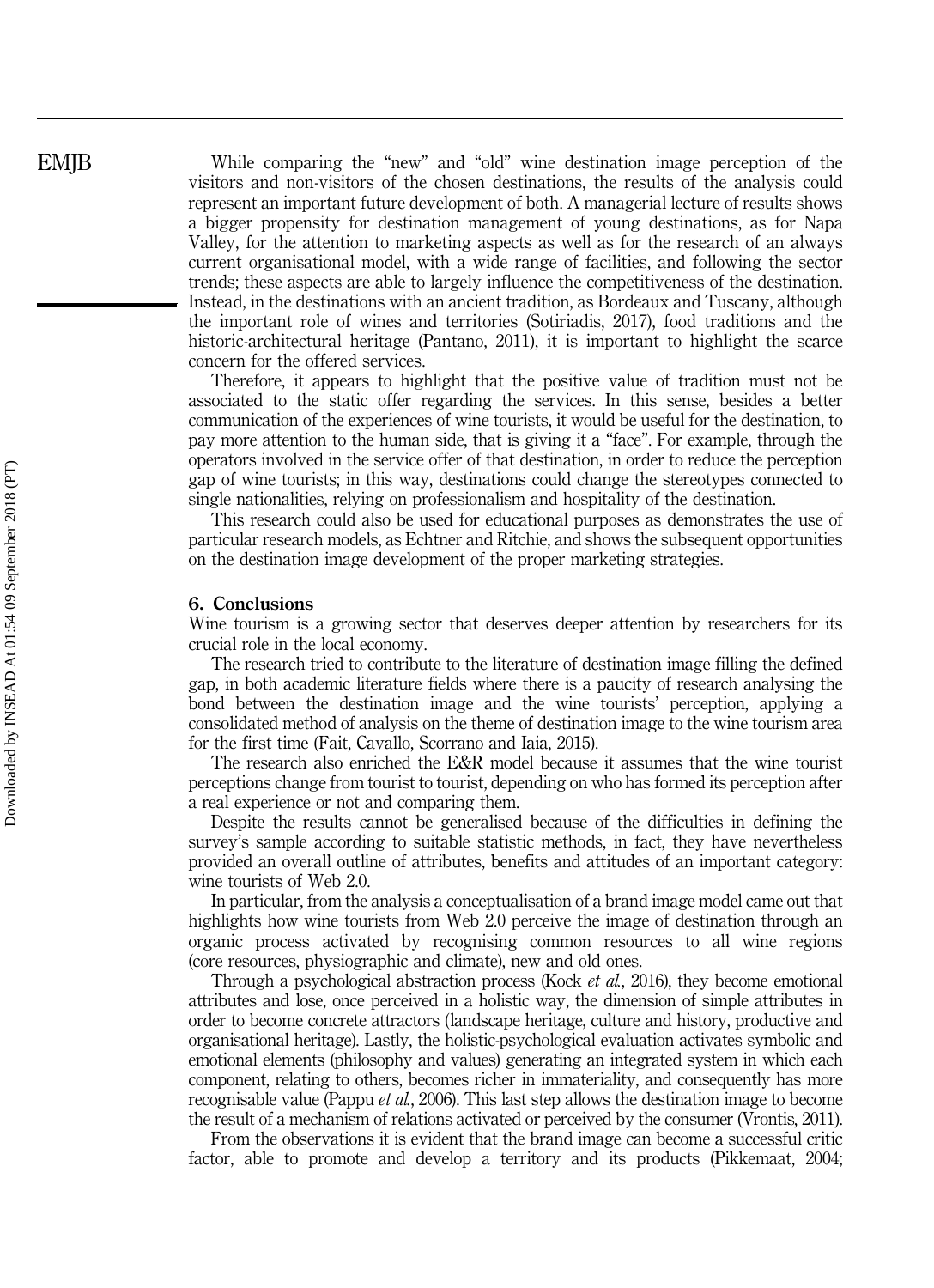Stylidis et al., 2017) if, from a destination management point of view, brand identity policies tend to valorise and potentiate the mechanism where the brand image of a WTD is formed, in order to create uniqueness, recognisability and value (Apostolakis et al., 2015; Kislali et al., 2016).

The described reference framework can be considered an example of the elements that must be consolidated in order to strengthen the competitiveness between WTDs (Baloglu and McCleary, 1999), as well as a tool to ease communication and discussion between actors of a territory, in terms of definition of strategies needed to reinforce the immaterial components for the formation of the image, and towards the co-evolution of the value of territories and their productions (Viassone *et al.*, 2016).

Further research to overcome the limitation of this study could be interesting to increase the sample of wine tourists, to extend the analysis to the nationality of the interviewed with the aim to nationalise results and develop appropriate marketing strategies for WTDs.

#### Notes

- 1. Transformation of plurals to singulars, of feminine to masculine, elimination of articles, adverbs, pronouns, etc. and grouping of words considered synonyms.
- 2. Bordeaux 52.5 per cent visitors; 47.5 per cent non-visitors; Tuscany 54.3 per cent visitors; 46.7 per cent non-visitors; Napa Valley 48.9 per cent visitors; 51.1 per cent non-visitors.

#### References

- Aaker, D.A. (1991), Managing Brand Equity: Capitalizing on the Value of a Brand Name, Free Press, New York, NY.
- Aaker, D.A. (1996), *Building Strong Brands*, Free Press, New York, NY.
- Ahmed, Z. (1991), "The influence of the components of a state's tourist image on product positioning strategy", [Tourism Management](https://www.emeraldinsight.com/action/showLinks?doi=10.1108%2FEMJB-11-2017-0045&crossref=10.1016%2F0261-5177%2891%2990045-U&citationId=p_3), Vol. 12 No. 4, pp. 331-340.
- Apostolakis, A., Jaffry, S., Sizeland, F. and Cox, A. (2015), "The role of uniqueness in destination branding: the case of historical Portsmouth harbor", *[EuroMed Journal of Business](https://www.emeraldinsight.com/action/showLinks?doi=10.1108%2FEMJB-11-2017-0045&system=10.1108%2FEMJB-10-2014-0036&isi=000397107100005&citationId=p_4)*, Vol. 10 No. 2, pp. 198-213, available at:<https://doi.org/10.1108/EMJB-10-2014-0036>
- Baloglu, S. and Mccleary, K.W. (1999), "A model of destination image formation", [Annals of Tourism](https://www.emeraldinsight.com/action/showLinks?doi=10.1108%2FEMJB-11-2017-0045&crossref=10.1016%2FS0160-7383%2899%2900030-4&isi=000082754200006&citationId=p_5) [Research](https://www.emeraldinsight.com/action/showLinks?doi=10.1108%2FEMJB-11-2017-0045&crossref=10.1016%2FS0160-7383%2899%2900030-4&isi=000082754200006&citationId=p_5), Vol. 26 No. 4, pp. 868-897.
- Bettman., J.R., Luce, M.F. and Payne, J.W. (1998), "Constructive consumer choice processes", *[Journal of](https://www.emeraldinsight.com/action/showLinks?doi=10.1108%2FEMJB-11-2017-0045&crossref=10.1086%2F209535&isi=000077542600001&citationId=p_6)* [Consumer Research](https://www.emeraldinsight.com/action/showLinks?doi=10.1108%2FEMJB-11-2017-0045&crossref=10.1086%2F209535&isi=000077542600001&citationId=p_6), Vol. 25 No. 3, pp. 187-217.
- Bignè Alcañiz, E., Sánchez García, I. and Sanz Blas, S. (2009), "The functional-psychological continuum in the cognitive image of a destination: a confirmatory analysis", *[Tourism Management](https://www.emeraldinsight.com/action/showLinks?doi=10.1108%2FEMJB-11-2017-0045&crossref=10.1016%2Fj.tourman.2008.10.020&isi=000267725600011&citationId=p_7)*, Vol. 30 No. 5, pp. 715-723.
- Bignè, E., Sanchez, M.I. and Sanchez, J. (2001), "Tourism image: evaluation variables and after purchase behaviour: inter-relationship", *[Tourism Management](https://www.emeraldinsight.com/action/showLinks?doi=10.1108%2FEMJB-11-2017-0045&crossref=10.1016%2FS0261-5177%2801%2900035-8&isi=000170806500003&citationId=p_8)*, Vol. 22 No. 6, pp. 607-616.
- Blain, C., Levy, S.E. and Ritchie, J.R.B. (2005), "Destination branding: insights and practices from destination management organizations", *[Journal of Travel Research](https://www.emeraldinsight.com/action/showLinks?doi=10.1108%2FEMJB-11-2017-0045&crossref=10.1177%2F0047287505274646&citationId=p_9)*, Vol. 43 No. 4, pp. 328-338.
- Bruwer, J., Pratt, M.A., Saliba, A. and Hirche, M. (2017), "Regional destination image perception of tourists within a winescape context", *[Current Issues in Tourism](https://www.emeraldinsight.com/action/showLinks?doi=10.1108%2FEMJB-11-2017-0045&crossref=10.1080%2F13683500.2014.904846&isi=000390419400005&citationId=p_10)*, Vol. 20 No. 2, pp. 157-177, doi: 10.1080/13683500.2014.904846.
- Buhalis, D. (2000), "Marketing the competitive destination of the future", *[Tourism Management](https://www.emeraldinsight.com/action/showLinks?doi=10.1108%2FEMJB-11-2017-0045&crossref=10.1016%2FS0261-5177%2899%2900095-3&isi=000084410900010&citationId=p_11)*, Vol. 21 No. 1, pp. 97-116.
- Charters, S. and Ali-Knight, J. (2002), "Who is the wine tourist?", *[Tourism Management](https://www.emeraldinsight.com/action/showLinks?doi=10.1108%2FEMJB-11-2017-0045&crossref=10.1016%2FS0261-5177%2801%2900079-6&isi=000175334100010&citationId=p_12)*, Vol. 23 No. 3, pp. 311-319.
- Clifton, R. (2003), "The future of brands", in Clifton, R. (Ed.), Brands and Branding, Bloomberg Press, New York, NY, pp. 227-241.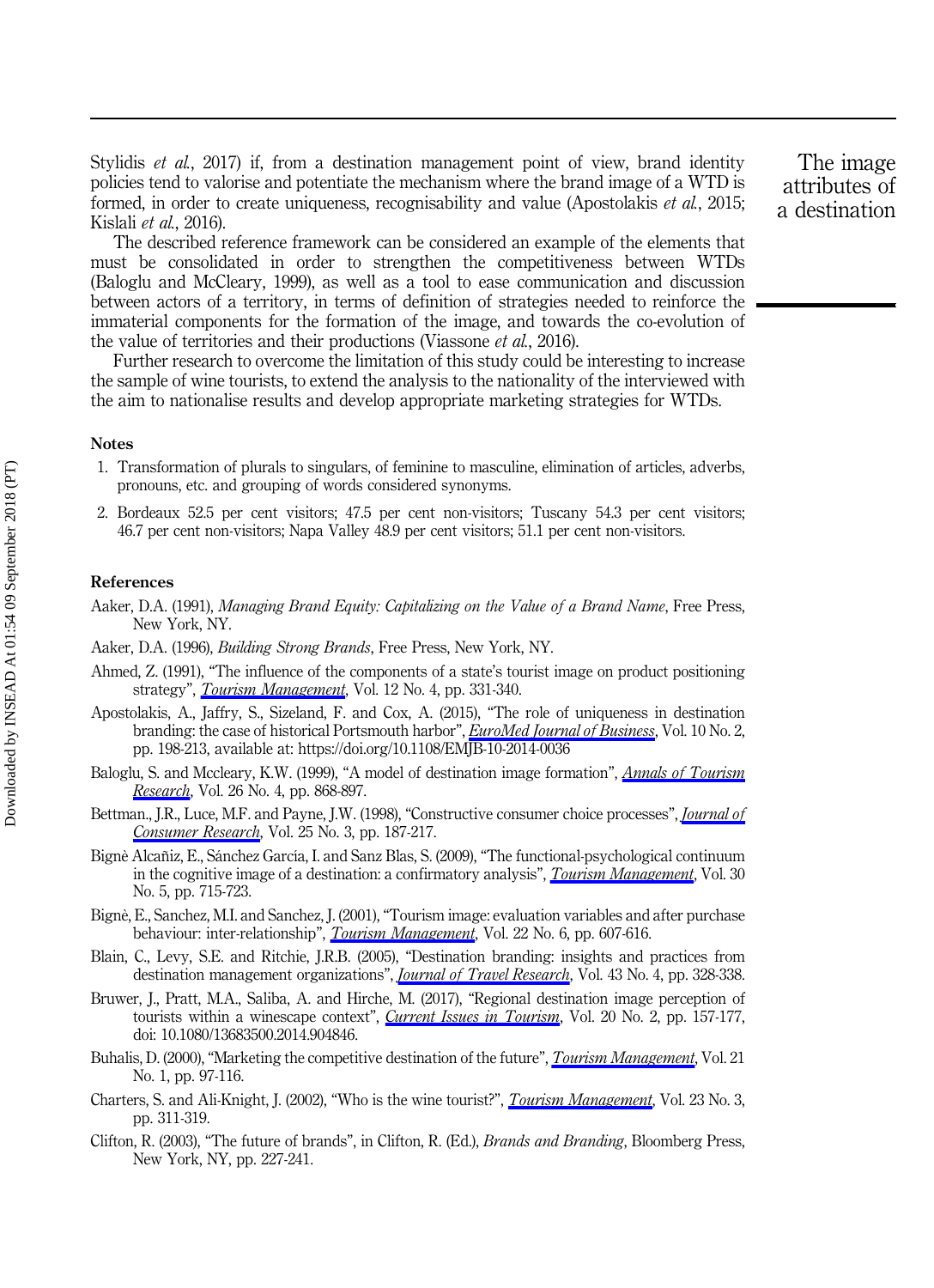- Crompton, J.L. (1979), "An assessment of the image of Mexico as a vacation destination and the influence of geographical location upon that image", Journal of Travel Research, Vol. 17 No. 4, pp. 18-23.
- Desivilya, H., Teitler-Regev, S. and Shahrabani, S. (2015), "The effects of conflict on risk perception and travelling intention of young tourists", EuroMed Journal of Business, Vol. 10 No. 1, pp. 118-130, available at:<https://doi.org/10.1108/EMJB-08-2014-0025>
- Dupain, C. and Novitskaya, O. (2015), "Paris destination image from the point of view of Asian students", Iscontour 2015 Tourism Research Perspectives: Proceedings of the International Student Conference in Tourism Research, pp. 325-340, doi: 10.13140/RG.2.1.4101.5204.
- Echtner, C.M. and Ritchie, J.R.B. (1993), "The measurement of destination image: an empirical assessment", Journal of Travel Research, Vol. 31 No. 4, pp. 3-13.
- Echtner, C.M. and Ritchie, J.R.B. (1991), "The meaning and measurement of destination image", Journal of Tourism Studies, Vol. 2 No. 2, pp. 2-12.
- Elliot, S., Papadopoulos, N. and Kim, S.S. (2011), "An integrative model of place image: exploring relationships between destination, product, and country images", Journal of Travel Research, Vol. 50 No. 5, pp. 520-534.
- Fait, M., Cavallo, F., Scorrano, P. and Iaia, L. (2015), "Wine Web 2.0: digital communication and tourist netnography: opportunities for new entrepreneurship", Sinergie – Italian Journal of Management, Vol. 33 No. 97, pp. 83-103, doi: 10.7433/s97.2015.06.
- Fait, M., Scorrano, P., Cavallo, F. and Iaia, L. (2015), "Wine tourism destination image on the Web: a comparison between conveyed and perceived communication drivers", Journal for International Business and Entrepreneurship Development, Vol. 9 No. 2, pp. 169-189, doi: 10.1504/JIBED.2016.077715.
- Festa, G., Ciasullo, V.C., Vrontis, D. and Thrassou, A. (2017), "Cooperating for competing a small Italian wineries' internationalisation strategy case study", Global Business and Economics Review, Vol. 19 No. 5, pp. 648-670.
- Florek, M. (2005), "The country brand as a new challenge for Poland", *Place Branding*, Vol. 1 No. 2, pp. 205-214.
- Fridgen, J.D. (1987), "Use of cognitive maps to determine perceived tourism regions", Leisure Sciences, Vol. 9 No. 2, pp. 101-117.
- Gallarza, M., Gil, I.S. and Calderon, H.G. (2002), "Destination image: towards a conceptual framework", Annals Tourism Research, Vol. 29 No. 1, pp. 56-78.
- Gartner, W.C. (1989), "Tourism image: attribute measurement of state tourism products using multidimensional scaling techniques", Journal of Travel Research, Vol. 28 No. 2, pp. 16-20.
- Getz, D. (2000), Explore Wine Tourism: Management, Development and Destinations, Cognizant Communication Corporation, New York, NY.
- Getz, D. and Brown, G. (2006), "Critical success factors for wine tourism regions: a demand analysis", Tourism Management, Vol. 27 No. 1, pp. 146-158.
- Gómez, M. and Molina, A. (2012), "Wine tourism in Spain: denomination of origin effects on brand equity", International Journal of Tourism Research, Vol. 14 No. 4, pp. 353-368.
- Govers, R., Go, F.M. and Kumar, K. (2007), "Promoting tourism destination image", Journal of Travel Research, Vol. 46 No. 1, pp. 15-23.
- Gunn, C.A. (1972), Vacationscape: Designing Tourist Regions, Bureau of Business Research, University of Texas, Austin, TX.
- Hall, C.M. and Mitchell, R.D. (2002), "The tourist terroir of New Zealand wine: the importance of region in the wine tourism experience", in Montanari, A. (Ed.), Food and Environment: Geographies of Taste, Società Geografica Italiana, Roma, pp. 69-91.
- Hall, C.M. and Macionis, N. (1998), "Wine tourism in Australia and New Zealand", in Butler, R.W., Hall, C.M. and Jenkins, J.M. (Eds), Tourism and Recreation in Rural Areas, Wiley, New York, NY, pp. 197-221.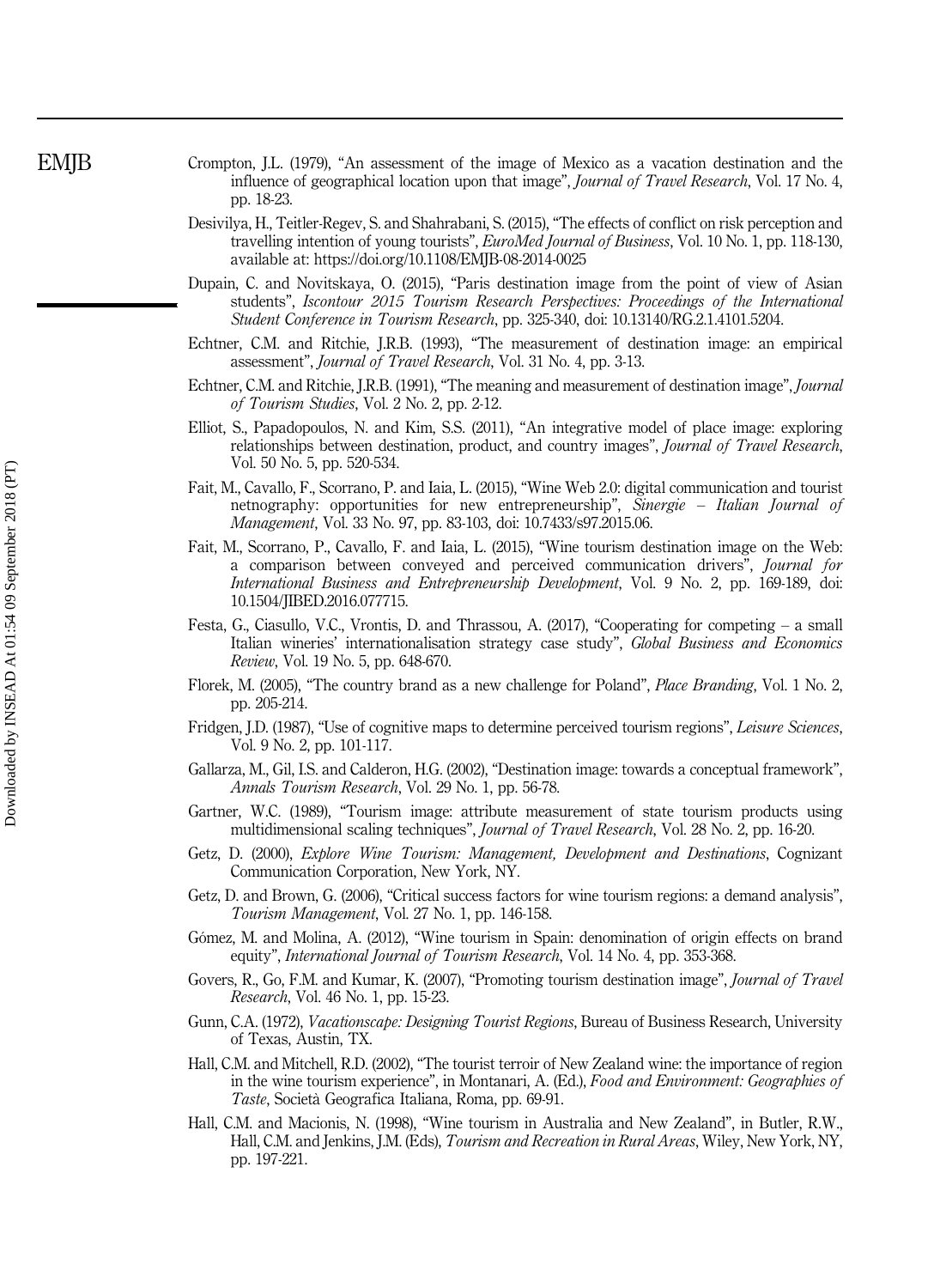- Haugland, S.A., Ness, H., Gronseth, B.O. and Aarstad, J. (2011), "Development of tourism destinations. An integrated multilevel perspective", Annals of Tourism Research, Vol. 38 No. 1, pp. 268-290.
- Hall, M., Sharples, L., Cambourne, B. and Macionis, N. (Eds), (2000), Wine Tourism Around the World: Development, Management and Markets, Butterworth-Heinemann, Oxford.
- Heitmann, S. (2011), "Tourist behaviour and tourism motivation", in Robinson, P., Heitmann, S. and Dieke, P.U.C. (Eds), Research Themes for Tourism, CABI Publishing, Wallingford, pp. 31-44.
- Iaia, L., Maizza, A., Fait, M. and Scorrano, P. (2016), "Origin based agro-food products: how to communicate their experiential value online?", British Food Journal, Vol. 118 No. 8, pp. 1845-1856, doi: 10.1108/BFJ-05-2016-0202.
- Kapferer, J.N. (1997), Strategic Brand Management: Creating and Sustaining Brand Equity Long Term, 2nd ed., Kogan Page Limited, London.
- Kastenholz, E., Carneiro, M.J., Peixeira Marques, C. and Correia Loureiro, S.M. (2018), "The dimensions of rural tourism experience: impacts on arousal, memory, and satisfaction", Journal of Travel  $\&$ Tourism Marketing, Vol. 35 No. 2, pp. 189-201, doi: 10.1080/10548408.2017.1350617.
- Keller, K.L. (1993), "Conceptualizing, measuring and managing customer-based brand equity", *Journal* of Marketing, Vol. 57 No. 1, pp. 1-22.
- Kim, S. and Yoon, Y. (2003), "The hierarchical effects of affective and cognitive components on tourism destination image", *Journal of Travel and Tourism Marketing*, Vol. 14 No. 2, pp. 1-22.
- Kislali, H., Kavaratzis, M. and Saren, M. (2016), "Rethinking destination image formation", *International* Journal of Culture, Tourism and Hospitality Research, Vol. 10 No. 1, pp. 70-80, available at: <https://doi.org/10.1108/IJCTHR-05-2015-0050>
- Koch, J., Martin, A. and Nash, R. (2013), "Overview of perceptions of German wine tourism from the winery perspective", *International Journal of Wine Business Research*, Vol. 25 No. 1, pp. 50-74.
- Kock, F., Josiassena, A. and Assaf, G. (2016), "Advancing destination image: the destination content model", Annals of Tourism Research, Vol. 61, pp. 28-44.
- Kotler, P. and Gertner, D. (2002), "Country as brand, product, and beyond: a place marketing and brand management perspective", Brand Management, Vol. 9 Nos 4-5, pp. 249-261.
- Kotler, P., Haider, D.H. and Rein, I. (1993), Marketing Places, The Free Press, New York, NY.
- Lai, K. and Li, Y (2016), "Tourism destination image. Conceptual problems and definitional solutions", Journal of Travel Research, Vol. 55 No. 8, pp. 1065-1080, available at: [https://doi.org/10.1177/00](https://doi.org/10.1177/0047287515619693) [47287515619693](https://doi.org/10.1177/0047287515619693)
- Lee, M.K., Yoon, H.Y. and Woo Park, H. (2017), "From online via offline to online: how online visibility of tourism information shapes and is shaped by offline visits", Journal of Travel & Tourism Marketing, Vol. 34 No. 9, pp. 1143-1154, doi: 10.1080/10548408.2017.1330727.
- Li, X (2012), "Examining the 'relative image' of tourism destinations: a case study", Current Issues in Tourism, Vol. 15 No. 8, pp. 741-757, available at: [http://dx.doi.org/10.1080/](http://dx.doi.org/10.1080/13683500.2011.629721) [13683500.2011.629721](http://dx.doi.org/10.1080/13683500.2011.629721)
- López-Guzmán, T., Rodríguez-García, J., Sánchez-Cañizares, S. and Luján-García, M.J. (2011), "The development of wine tourism in Spain", International Journal of Wine Business Research, Vol. 23 No. 4, pp. 374-386.
- Maizza, A., Cavallo, F. and Iaia, L. (2014), "What wine tourists want? A netnographic answer" The Future of Entrepreneurship, Proceedings of 7th Annual Euromed Academy Business Conference, Norvegia, 18-19 September, pp. 1100-1119.
- Matos, N., Mendes, J. and Pinto, P. (2015), "The role of imagery and experiences in the construction of a tourism destination image", Journal of Spatial and Organizational Dynamics, Vol. 3 No. 2, pp. 135-154.
- Mayo, E.J. (1973), "Regional images and regional travel behaviour", The Travel Research Association Fourth Annual Conference, Proceedings, Sun Valley, ID.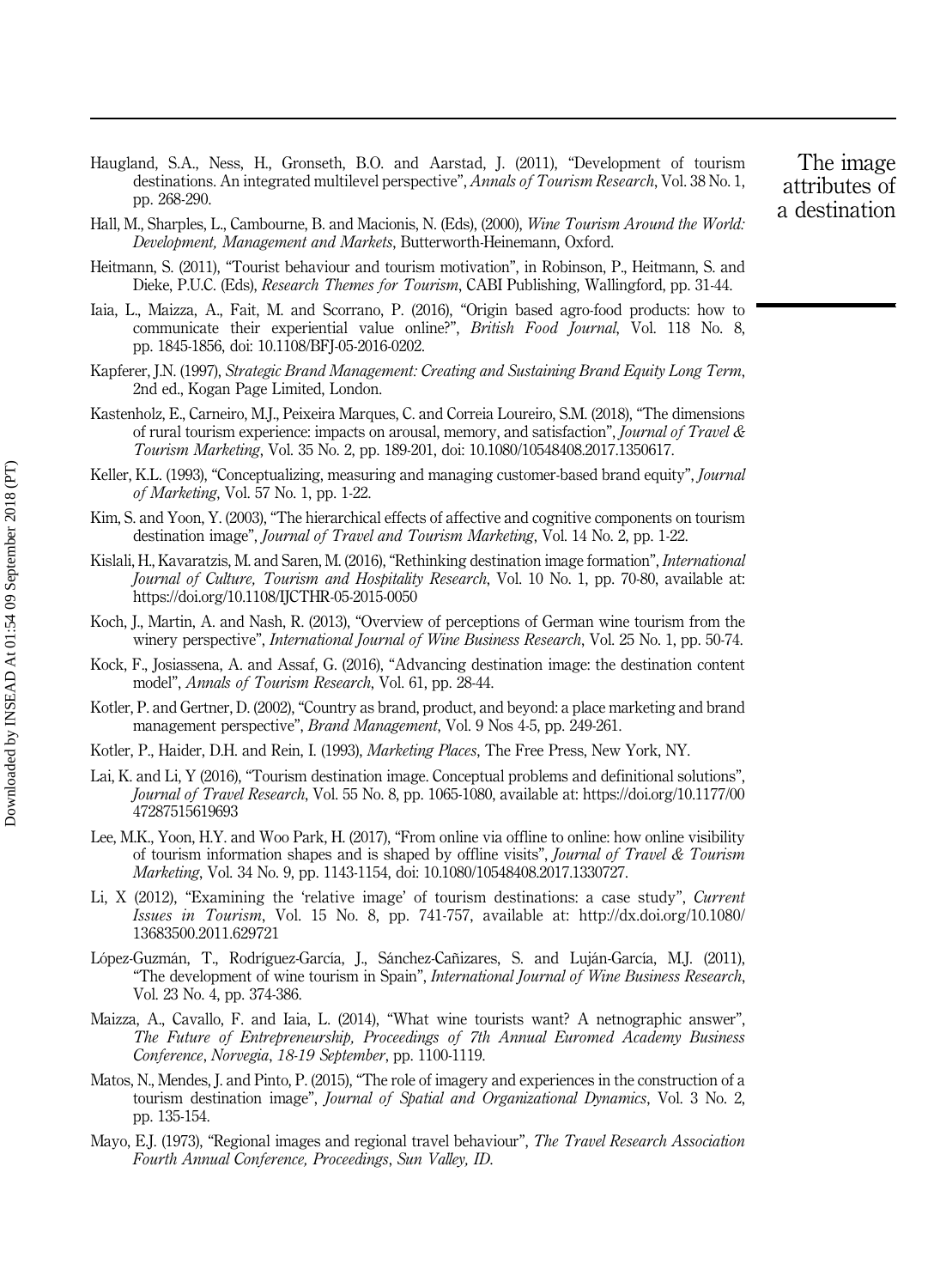- Michaelidou, N., Siamagka, N.T., Moraes, C. and Micevski, M. (2013), "Do marketers use visual representations of destinations that tourists value? Comparing visitors' image of a destination with marketer-controlled images online", Journal of Travel Research, Vol. 52 No. 6, pp. 789-804, doi: 10.1177/0047287513481272.
- Mitchell, R., Hall, C.M. and Mcintosh, A. (2000), "Wine tourism and consumer behaviour", in Hall, C.M., Sharples, L., Cambourne, B. and Macionis, N. (Eds), Wine Tourism Around the World: Development, Management and Markets, Elsevier Science, Oxford, pp. 115-135.
- Morrison, A. and Anderson, D. (2002), "Destination branding", available at: [www.macvb.org/ intranet/](www.macvb.org/ intranet/presentation/DestinationBrandingLOzarks6-10-02.ppt) [presentation/DestinationBrandingLOzarks6-10-02.ppt](www.macvb.org/ intranet/presentation/DestinationBrandingLOzarks6-10-02.ppt) (accessed 18 June 2017).
- Nadeau, J., Heslop, L., O'reilly, N. and Luk, P. (2008), "Destination in a country image context", Annals of Tourism Research, Vol. 35 No. 1, pp. 84-106.
- Nandan, S. (2005), "An exploration of the brand identity-brand image linkage: a communications perspective", Brand Management, Vol. 12 No. 4, pp. 264-278.
- Nicoli, N. and Papadopoulou, E. (2017), "TripAdvisor and reputation: a case study of the hotel industry in Cyprus", EuroMed Journal of Business, Vol. 12 No. 3, pp. 316-334, available at: [https://doi.org/](https://doi.org/10.1108/EMJB-11-2016-0031) [10.1108/EMJB-11-2016-0031](https://doi.org/10.1108/EMJB-11-2016-0031)
- Önder, I. and Marchiori, E. (2017), "A comparison of pre-visit beliefs and projected visual images of destinations", Tourism Management Perspectives, Vol. 21, pp. 42-53.
- Pantano, E. (2011), "Cultural factors affecting consumer behaviour: a new perception model", *EuroMed* Journal of Business, Vol. 6 No. 1, pp. 117-136, available at: [https://doi.org/10.1108/14502](https://doi.org/10.1108/14502191111130343) [191111130343](https://doi.org/10.1108/14502191111130343)
- Pappu, R., Quester, P.G. and Cooksey, R.W (2006), "Consumer-based brand equity and country-oforigin relationships", European Journal of Marketing, Vol. 40 Nos 5-6, pp. 696-717.
- Pike, S. (2007), "Destination image literature: 2001–2007", Acta Turistica, Vol. 19 No. 2, pp. 107-125.
- Pike, S. (2016), "Destination image: identifying baseline perceptions of Brazil, Argentina and Chile in the nascent Australian long haul travel market", Journal of Destination Marketing and Management, Vol. 5 No. 2, pp. 164-170.
- Pike, S. and Ryan, C. (2004), "Destination positioning analysis through a comparison of cognitive, affective, and conative perceptions", Journal of Travel Research, Vol. 2 No. 4, pp. 333-342.
- Pikkemaat, B. (2004), "The measurement of destination image: the case of Austria", The Poznan University of Economics Review, Vol. 4 No. 1, pp. 87-102.
- Qu, H., Kim, L.H. and Im, H.H. (2011), "A model of destination branding: integrating the concepts of the branding and destination image", Tourism Management, Vol. 32 No. 3, pp. 465-476, doi: 10.1016/ j.tourman.2010.03.014.
- Ritchie, J.R.B. and Ritchie, R.J.B. (1998), "The branding of tourism destinations: past achievements and future challenges", in AIEST (Ed.), Proceedings of the 1998 Annual Congress of the International Association of Scientific Experts in Tourism, Destination Marketing: Scopes and Limitations, International Association of Scientific Experts in Tourism, Marrakech, pp. 89-116.
- Rullani, E. (2000), "Crescita e innovazione nel made in Italy", in Quadrio Curzio-Fortis, M. (Eds) Il Made in Italy oltre il 2000, Il Mulino, Bologna.
- Ryan, C. (2003), Recreational Tourism. Demand and Impact, Channel View Publications.
- Schroeder, J.E. and Borgerson, J.L. (2005), "An ethics of representation for international marketing communication", International Marketing Review, Vol. 22 No. 5, pp. 578-600.
- Scorrano, P. (2011), "Wine tourism development of the territory: a comparative analysis of destinations of excellence", Conference Proceedings of 12th International Conference Building Capabilities for Sustainable Global Business: Balancing Corporate Success Social Good, Singapore, 21-23 July.
- Sotiriadis, M. (2017), "Pairing intangible cultural heritage with tourism: the case of Mediterranean diet", EuroMed Journal of Business, Vol. 12 No. 3, pp. 269-284, available at: [https://doi.org/10.1108/](https://doi.org/10.1108/EMJB-07-2016-0019) [EMJB-07-2016-0019](https://doi.org/10.1108/EMJB-07-2016-0019)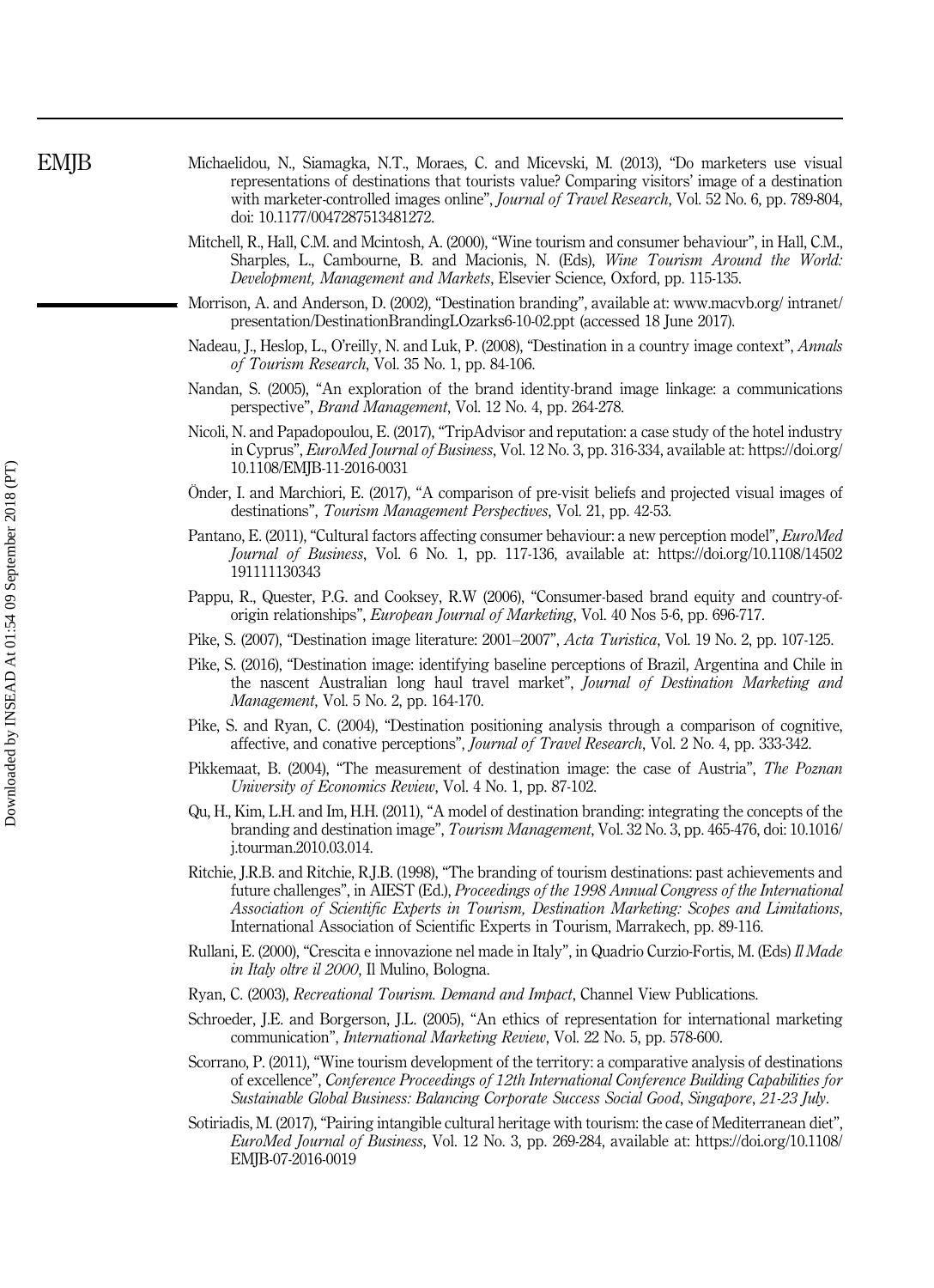Sparks, B. (2007), "Planning a wine tourism vacation? Factors that helps to predict tourist behavioural intentions", Tourism Management, Vol. 28, pp. 1180-1192.

- Stepchenkova, S. and Li, X. (2014), "Destination image: do top-of-mind association say it all?", Annals of Tourism Research, Vol. 45, March, pp. 46-62.
- Stepchenkova, S. and Eales, J.S. (2011), "Destination image as quantified media messages: the effect of news on tourism Deman", Journal of Travel Research, Vol. 50 No. 2, pp. 198-212.
- Stylidis, D., Belhassen, Y. and Shani, A. (2017), "Destination image, on-site experience and behavioural intentions: path analytic validation of a marketing model on domestic tourists", Current Issues in Tourism, Vol. 20 No. 15, pp. 1653-1670, doi: 10.1080/13683500.2015.1051011.
- Tapachai, N. and Waryszak, R. (2000), "An examination of the role of beneficial image in tourist destination selection", Journal of Travel Research, Vol. 39 No. 1, pp. 37-44.
- Tasci, A.D.A. and Kozak, M. (2006), "Destination brands vs destination images: do we know what we mean?", Journal of Vacation Marketing, Vol. 12 No. 4, pp. 299-317.
- Tuan, Y.F. (1975), "Images and mental maps", Annals of the Association of American Geographers, Vol. 65 No. 2, pp. 205-212.
- Viassone, M., Vrontis, D. and Papasolomou, I. (2016), "The relationship between wine sector and regional competitiveness", Global Business and Economics Review, Vol. 18 Nos 3-4, pp. 259-276.
- Vrontis, D., Thrassou, A. and Rossi, M. (2011), "Italian wine firms: strategic branding and financial performance", International Journal of Organisational Analysis, Vol. 19 No. 4, pp. 288-304.
- Watson, A.E. (1995), "An analysis of recent progress in recreation conflict research and perceptions of future challenges and opportunities", Leisure Sciences, Vol. 17 No. 3, pp. 235-238, doi: 10.1080/ 01490409509513259.
- Xu, H. and Ye, T. (2018), "Dynamic destination image formation and change under the effect of various agents: the case of Lijiang, 'The Capital of Yanyu'", Journal of Destination Marketing & Management, Vol. 7, March, pp. 131-139.
- Yang, F.X. (2016), "Tourist co-created destination image", *Journal of Travel & Tourism Marketing*, Vol. 33 No. 4, pp. 425-439, doi: 10.1080/10548408.2015.1064063.

#### Further reading

Hosany, S., Yuksel, E. and Uysal, M. (2006), "Destination image and destination personality: an application of branding theories to tourism places", *[Journal of Business Research](https://www.emeraldinsight.com/action/showLinks?doi=10.1108%2FEMJB-11-2017-0045&crossref=10.1016%2Fj.jbusres.2006.01.001&isi=000236659500013&citationId=p_14)*, Vol. 59, pp. 638-642.

#### About the authors

Paola Scorrano is Researcher in Management at the Department of Management, Economics, Mathematics and Statistics, University of the Salento, Lecce, where she teaches Production and Logistics. Her research seeks to study the effects of information and communication technology (ICT) on company behaviour, particularly with reference to the agri-food and tourism sectors. She is the Author of several scientific publications and papers on agri-food SME competitiveness, innovation in promoting characteristic regional products and Web 2.0 marketing strategies for the development of wine tourism destinations. She is Speaker at national and international conferences and industry forums, working as a consultant for projects financed by regional and European institutions. Professor Scorrano's publications are available at: https://unisalento.academia.edu/PaolaScorrano

Monica Fait is Researcher in Management at the Department of Management, Economics, Mathematics and Statistics, University of the Salento, Lecce, where she teaches Economics and Business Management. Analysing current trends in consumption related to agri-food products, her work tackles the theme of enterprise development within specific regional contexts as well as from an international perspective. Specifically, her research topics include: the role of characteristic regional agri-food products in the creation of brand–land identity; the relationship between characteristic regional products and their place of origin; the role of certification of origin regarding competitiveness in the wine sector; the potential of social web communication in the wine sector. Monica Fait is Speaker at national and international conferences and industry forums. Professor Fait's publications are available at: https://unisalento.academia.edu/MonicaFait